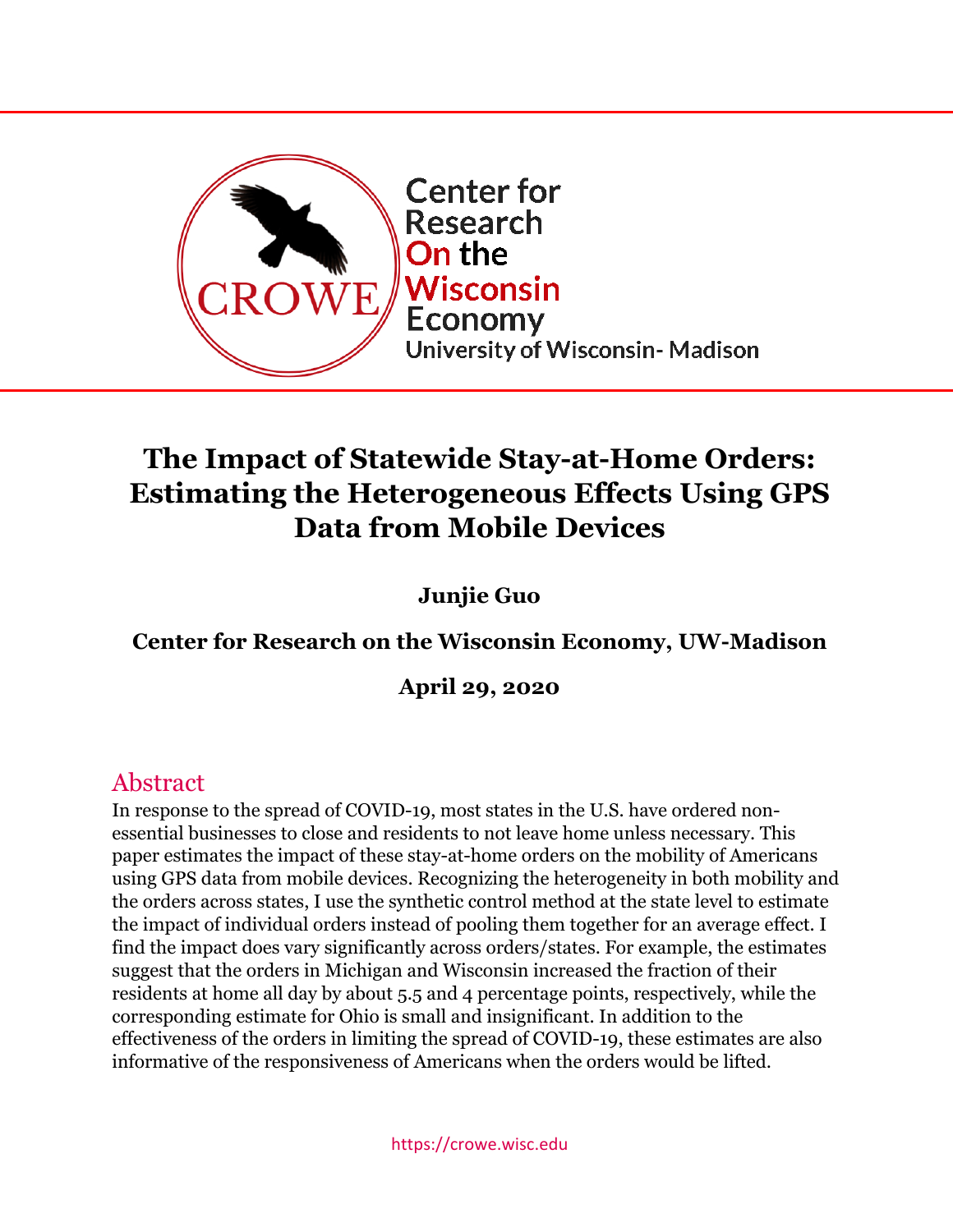### 1 Introduction

In response to the spread of COVID-19, most states in the U.S. have ordered non-essential businesses to close and residents to not leave home unless necessary. Although public health experts have argued that such dramatic measures are necessary, and there is suggestive evidence that social distancing is working in slowing down the spread of the virus, the negative impact of locking down the economy is also significant, as suggested by the record number of initial unemployment insurance applications. Partly because of this negative impact, some state governors have resisted the call to issue a stay-at-home order, and states with such an order in place are under pressure to lift the ban and reopen the economy.<sup>1</sup>

The impacts of stay-at-home orders on both the spread of COVID-19 and the economy depend on how effective they are in limiting the mobility of Americans, which is a question without an obvious answer. Partly because these orders are not strictly enforced, not everyone is taking them seriously, as suggested by many media reports about people ignoring the orders and leaving home unnecessarily.<sup>2</sup> Moreover, as these orders were issued when COVID-19 was already widespread and were preceded by other social distancing guidelines, it's likely that many Americans had already chosen to stay home as much as possible by the time these orders were issued, leaving little room for them to have a large impact. Finally, even if we observe a change in mobility after an order went into effect, it's possible that part of the change is a voluntary response to the continuing spread of COVID-19 instead of a direct impact of the order.

This paper estimates the impact of statewide stay-at-home orders on the mobility of Americans using GPS data from mobile devices (almost all of which are cellphones). Specifically, I use a daily measure of the percentage of mobile devices without a GPS ping observed from outside their home location as a proxy for the fraction of Americans at home all day. I will refer to this measure as the home rate, and study how it responds to stay-at-home orders. Instead of pooling the orders together for an average effect, I take each order as a different treatment and estimate its impact separately. This is important because, as shown later in the paper, both mobility and the orders are quite heterogenous across states.

<sup>&</sup>lt;sup>1</sup>"Dr. Anthony Fauci, director of the National Institute of Allergy and Infectious Diseases, suggested Thursday that the federal government should impose a nationwide stay-at-home order to help prevent the spread of the coronavirus in the United States." https://www.politico.com/news/2020/04/03/fauci-endorses-national-stayat-home-order-162794

<sup>&</sup>quot;Fauci says coronavirus hospitalizations are dropping because social distancing is working". https://www.cnn.com/2020/04/09/health/us-coronavirus-thursday/index.html

<sup>&</sup>quot;U.S. jobless claims reach 26 million since coronavirus hit, wiping out all gains since 2008 recession". https://www.nbcnews.com/business/business-news/u-s-jobless-claims-reach-26-million-coronavirus-hitwiping-n1190296

<sup>&</sup>quot;Governors of a half-dozen states worry about the economic fallout of forcing businesses to close". https://www.wired.com/story/why-some-states-resisting-social-distancing-measures/

<sup>&</sup>quot;Coronavirus: US faced with protests amid pressure to reopen". https://www.bbc.com/news/world-us-canada-52348288

<sup>&</sup>lt;sup>2</sup>"Crowds ignore social distancing rules to watch USNS Comfort". https://nypost.com/2020/03/30/crowdsignore-social-distancing-rules-to-watch-usns-comfort/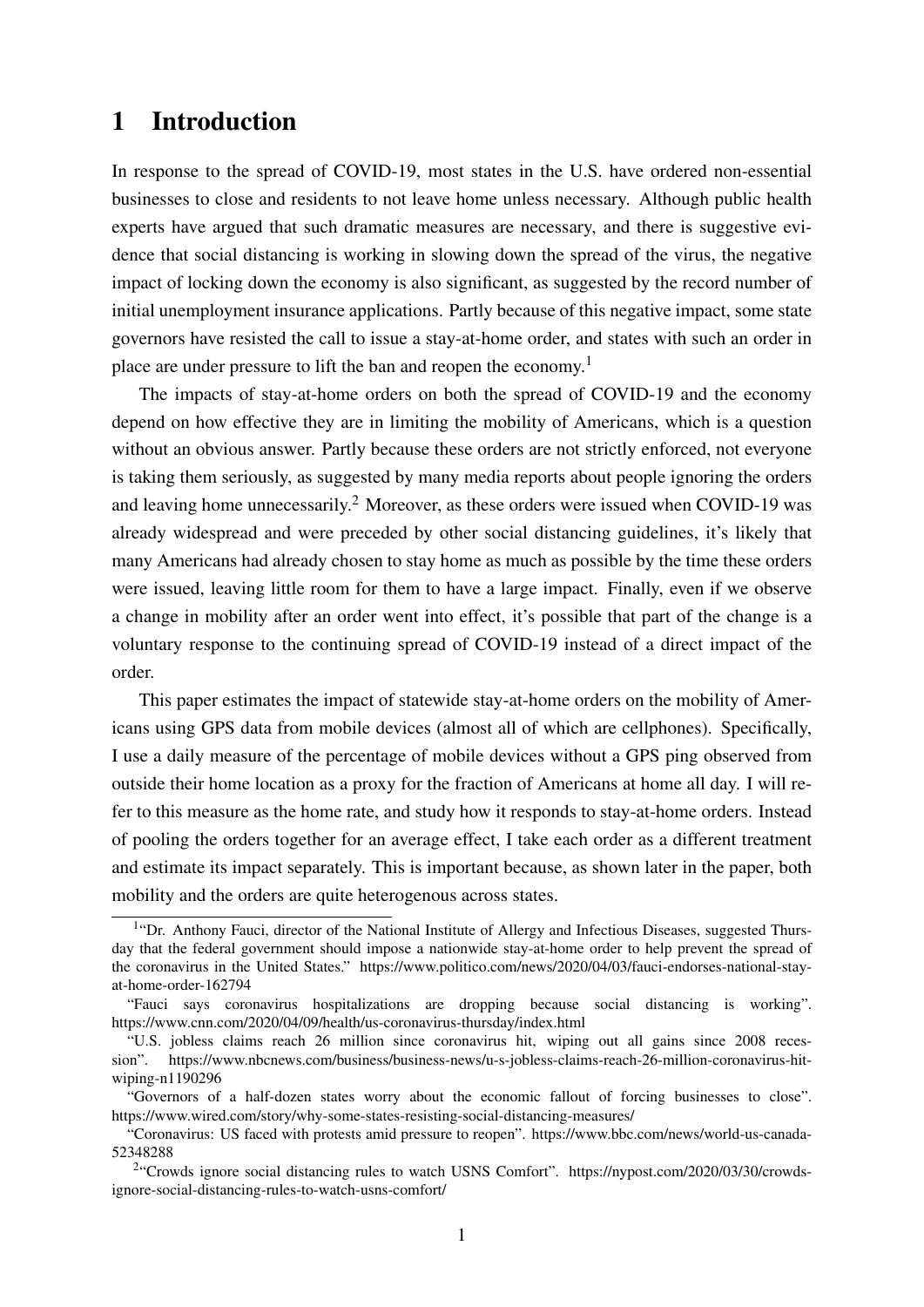Empirically, I use the synthetic control method to estimate the impact of each order at the state level. Specifically, for each state (referred to as the treated state) with a stay-at-home order, I focus on the average impact in the first seven days since the order went into effect. This allows me to use the states without an order by the seventh day as potential controls. The synthetic control is then a weighted average of the potential controls, where the weights are chosen such that the synthetic control mimics the behavior of the treated state before the order was announced. Under the assumption that the outcome variable in the treated state would evolve as it does in the synthetic control in the absence of the order, the impact of the order is estimated by the differences in the outcome variable between the treated state and the synthetic control after the order went into effect.

For example, Wisconsin's Safer-at-Home order was issued on March 24 and went into effect on March 25 after Governor Evers announced his plan to do so on March 23. To estimate its impact on the home rate in the first seven days (March 25-31), I use the 15 states without an order announced by March 31 as potential controls, and select the weights such that the resulting synthetic control matches Wisconsin as close as possible before March 23 in terms of both the home rate and some other predictors including the number of confirmed cases of COVID-19. The differences in the home rate between Wisconsin and the synthetic control in the period of March 25-31 are interpreted as the impact of the order in the first seven days. On average, I find the difference is about 4 percentage points. That is, Wisconsin's Safer-at-Home order is associated with an increase in the fraction of Wisconsinites (or those with cellphones) at home all day by about 4 percentage points. To put this number into context, the home rate in Wisconsin increased by 20 percentage points from its pre-pandemic level of 19 percent on Tuesday March 10 to 39 percent on Tuesday March 31. So the Safer-at-Home order contributed about 20 percent to this increase.

After showing the estimate is statistically significant, I provide some evidence suggesting it reflects a causal impact of the Safer-at-Home order. Specifically, I run a placebo test by backdating the order's effective date to March 16, one week before it was announced on March 23. After using the data before March 16 to construct a new synthetic control, I find no significant difference between Wisconsin and the new synthetic control in the period of March 16-22, suggesting the (new) synthetic control does a good job of approximating Wisconsin's behavior in the absence of the Safer-at-Home order.

The home rate is obviously an extreme measure of (im)mobility. To provide additional evidence, I use another daily measure likely at the other extreme: the percentage of mobile devices that spent 3 or more hours at a location other than their home during the period of 8 am - 6 pm in local time. As these devices are most likely to be associated with work-related behaviors, I will refer to this measure as the work rate. Applying the synthetic control method to this new outcome variable, I find Wisconsin's Safer-at-Home order is associated with a reduction in the work rate by about 2 percentage points.

Applying the same method to stay-at-home orders in other states, I find significant hetero-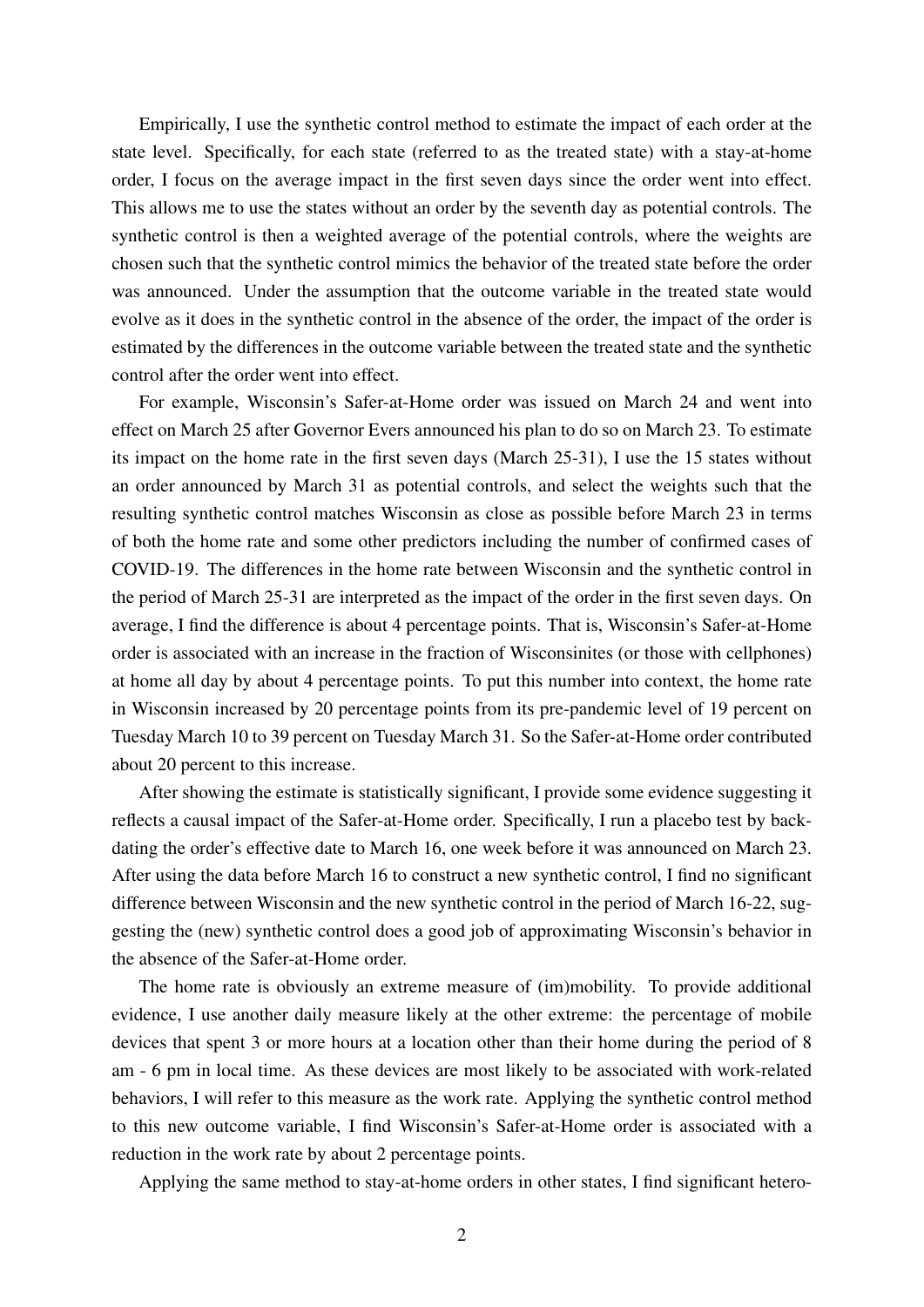geneity in their impacts. For example, the estimates suggest the order in Michigan raises the home rate and reduces the work rate by about 5.5 and 2.8 percentage points, respectively, while both estimates for Ohio are small economically and insignificant statistically. This is striking given that the orders in the two neighboring states went into effect on the same day March 24 after they were issued within a short span of less than 24 hours. The results, however, are supported by a direct comparison between the two states.

Specifically, I find there was essentially no systematic difference in the home rate between the two states before the orders were issued. Then there was an almost discrete jump in the difference in the few days when the orders were announced and subsequently went into effect. The size of the jump is about 5 percentage points in favor of Michigan, very close to the difference in the estimated impacts between the two states. Since the orders went into effect on March 24, the difference in the home rate between the two states has been fluctuating around 5 percentage points without any increasing or decreasing trend. This is in sharp contrast to the difference in the confirmed cases of COVID-19 between the two states, which has been increasing continuously since March 18, about a week before the orders went into effect. This contrast suggests that the jump is most likely a result of the heterogenous impacts of the two orders. This conclusion is also supported by evidence from weekly initial unemployment insurance claims, the number of which was smaller in Michigan than in Ohio in the weeks before the orders in the two states were issued but has been much larger in Michigan than in Ohio since the orders were issued. This suggests that the order in Michigan is indeed more restrictive, which could account for its large impact on mobility.

In short, this paper finds significant heterogeneity in the impact of stay-at-home orders across states. This could arise from either the differences in the orders themselves, like which activities are exempt and which are not, or the differences in enforcement and compliance, or both. A detailed investigation of the causes, while beyond the scope of this paper, should be an important direction for future work. Among other things, the investigation could be informative of how to make the right policy to achieve the desired impact.

In addition to the effectiveness of the orders in limiting the spread of COVID-19, the estimates in this paper are also informative of the responsiveness of Americans when the orders are lifted. For example, relative to Ohio where the estimated impact of the order is small and insignificant, residents in states like Michigan and Wisconsin where the estimated impact is much larger would probably be more responsive and engage in more economic and social activities outside home when the order is lifted. Whether and when such increased activities are desirable should be a key factor in determining when and how to reopen the economy.

The next section discusses the relevant literature. The three sections after that present the data, the empirical strategy, and the results, respectively. The final section concludes the paper by discussing some of the implications.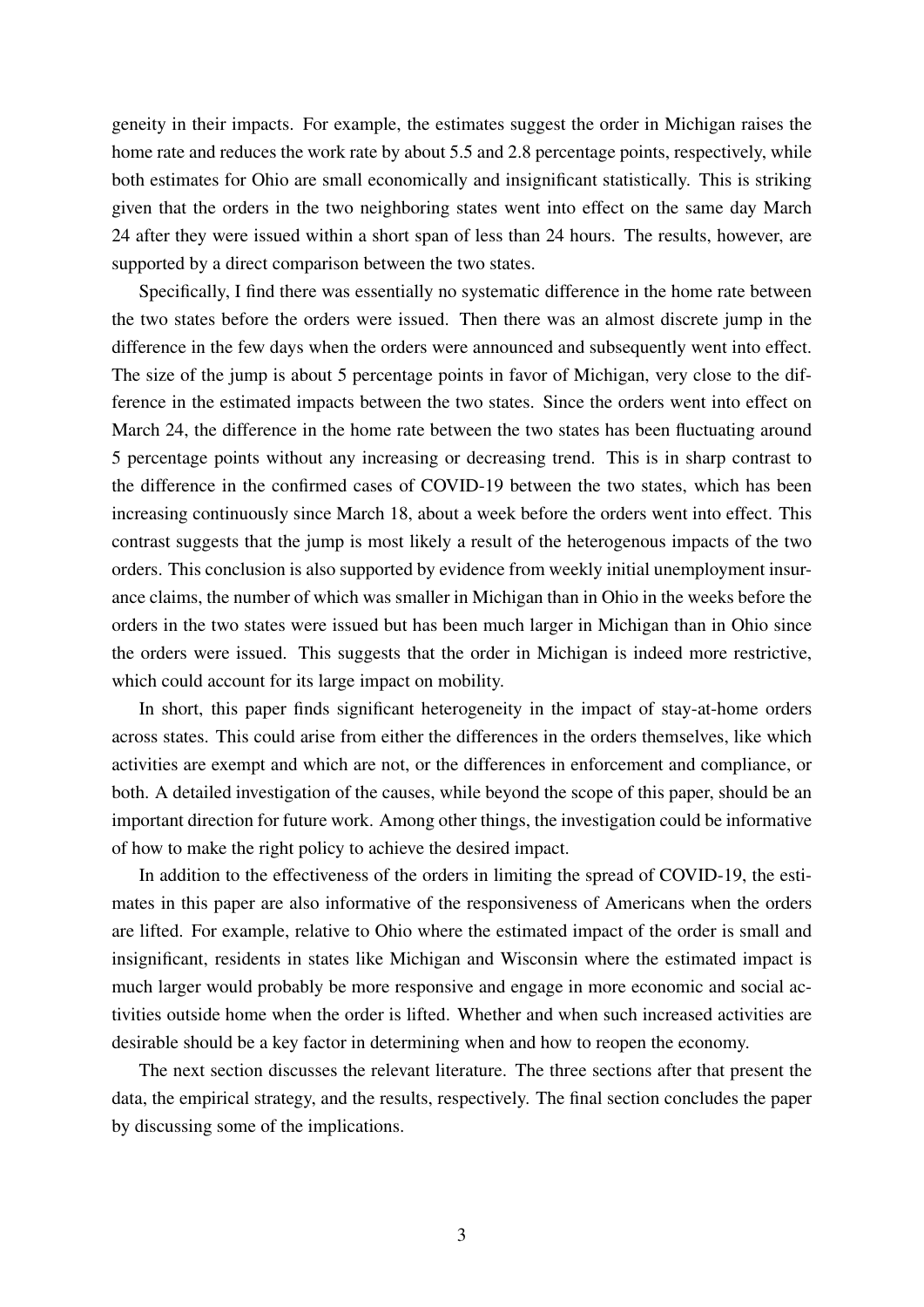### 2 Related Literature

Originally proposed in Abadie and Gardeazabal (2003) and Abadie et al. (2010) with the aim to estimate the effects of aggregate interventions, the synthetic control method has been described by Athey and Imbens (2017) as "arguably the most important innovation in the policy evaluation literature in the last 15 years". Abadie (forthcoming) provides a detailed discussion of the method and the related literature.

GPS and related data are being used by more and more studies. For example, the Safe-Graph data used in this paper has been used by Chen and Rohla (2018) and Athey et al. (2019) to measure the effects of political polarization on the length of Thanksgiving dinners and to estimate a novel measure of racial segregation, respectively. These studies also demonstrate that the data is well balanced across U.S. demographics and space. Due to its wide, balanced and timely coverage, and the fact that it's now freely available to the research community, the SafeGraph data is being used by numerous researchers addressing various questions related to the COVID-19 pandemic. For example, Allcott et al. (2020) use the data to study partisan differences in social distancing, Benzell et al. (2020) use the data to study how to ration social contact during the pandemic by shutting down some locations while leaving others open, Farboodi et al. (2020) use the data to study the internal and external effects of social distancing in a pandemic, and Williams (2020) uses the data to measure the impact of the pandemic on the Wisconsin economy.

The mobility impact of stay-at-home orders is also addressed by Engle et al. (2020) and Painter and Qiu (2020), with the later using the same SafeGraph data as I do in this paper. Both papers pool the orders together for an average effect, which essentially is identified by comparing states with a stay-at-home order with those without. The underlying assumption is that, in the absence of a stay-at-home order, states with and without a stay-at-home order are comparable with each other, at least in terms of changes in mobility if a fixed effect is included. In the next section, I provide some evidence against this assumption by showing that (1) states experienced different growth in mobility before the nation's first stay-at-home order was issued in California, which is true even conditional on changes in confirmed cases of COVID-19, and (2) the different growth is correlated with the timing of when a state issued a stay-at-home order. Consequently, I use the synthetic control method to address the heterogeneity and estimate the impact for individual orders.

### 3 Data

Table 1 lists the states with and without a stay-at-home order. For states with an order, it also lists the date when the order was announced and, in parentheses, the date when the order went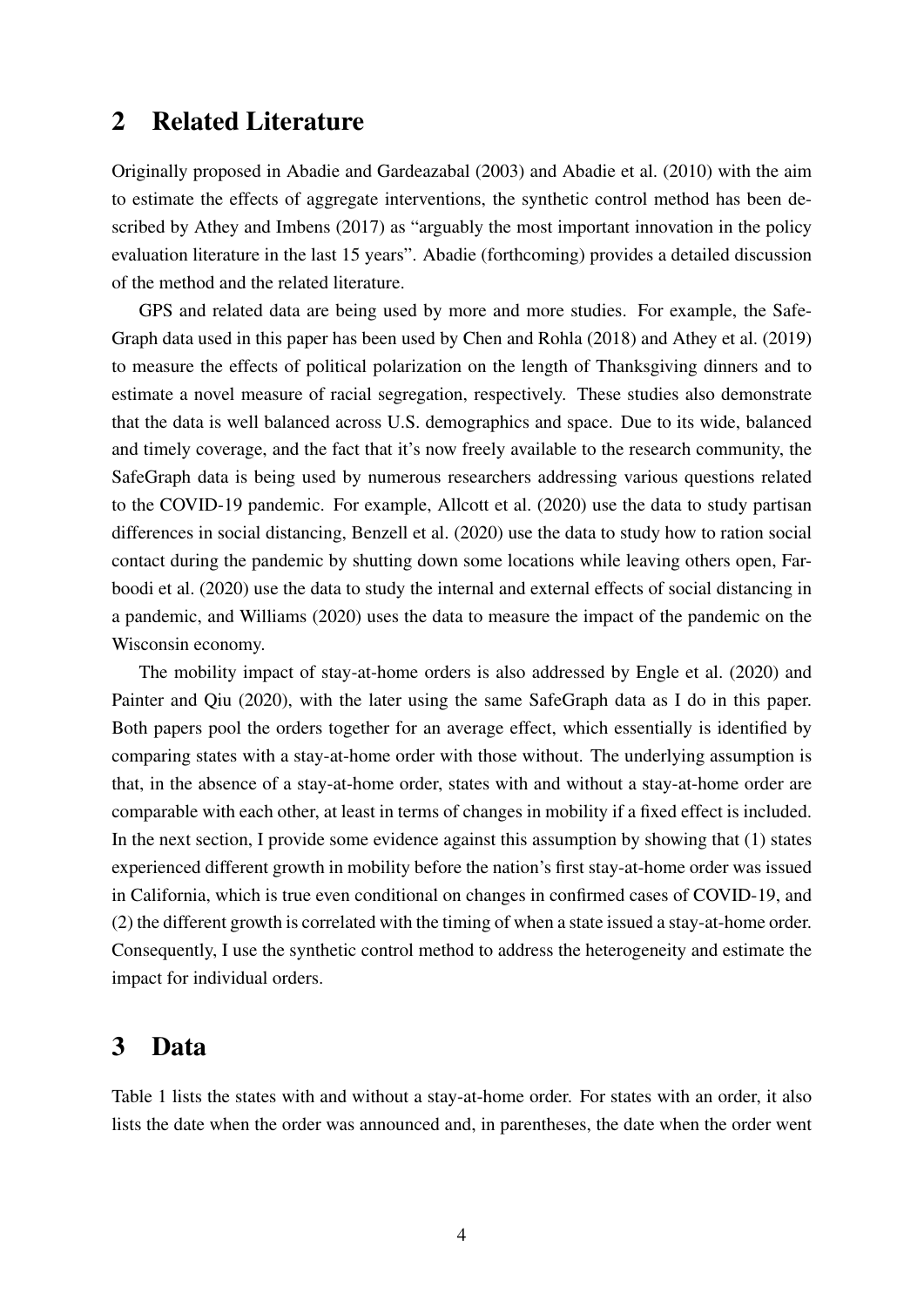| Announcement date | State abbreviation (Effective date)                   |
|-------------------|-------------------------------------------------------|
| 3/19              | CA(3/20)                                              |
| 3/20              | IL (3/22), NY (3/23), CT (3/24)                       |
| 3/21              | NJ (3/22)                                             |
| 3/22              | DE (3/24), LA (3/24), OH (3/24)                       |
| 3/23              | MI (3/24), NM (3/24), OR (3/24), WA (3/24)            |
|                   | HI (3/25), IN (3/25), MA (3/25), WV (3/25), WI (3/25) |
| 3/24              | VT(3/26)                                              |
| 3/25              | $CO (3/26)$ , ID $(3/26)$                             |
| 3/26              | KY (3/27), MN (3/28), MT (3/28), NH (3/28)            |
| 3/27              | AK (3/29), NC (3/31)                                  |
| 3/28              | RI (3/29), KS (3/30)                                  |
| 3/30              | MD (3/31), VA (3/31), AZ (4/1), DC (4/1), TN (4/1)    |
| 3/31              | NV $(4/1)$ , ME $(4/2)$ , TX $(4/2)$                  |
| 4/1               | PA (4/2), FL (4/3), GA (4/4), MS (4/4)                |
| 4/3               | $AL (4/5)$ , MO $(4/6)$                               |
| 4/6               | SC(4/8)                                               |
| No order          | AR, IA, ND, NE, OK, SD, UT, WY                        |

Table 1: Statewide Stay-at-Home Orders

into effect. The table is based on the information collected by the New York Times, $3$  with two modifications. First, the effective date is the first full day when an order became effective. Specifically, if an order went into effect after 8 am on a particular day, the next day is recorded as the effective date. Secondly, the announcement date is actually the date when an order was first reported. For most states, it's the same as the date when the order was signed. However, for states like Wisconsin where the order was announced and reported before it was signed, I use the announcement date instead. The name of the order varies across states. To avoid confusion, I use the name stay-at-home to discuss a generic order, and use the specific name when discussing the order in a particular state, like the Safer-at-Home order in Wisconsin.

To measure the mobility of Americans, I use the Social Distancing Metrics (SDM) from SafeGraph.<sup>4</sup> The data is aggregated from GPS pings of tens of millions of mobile devices, almost all of which are cellphones. For each mobile device, a common nighttime location is determined over a 6 week period to a Geohash-7 granularity  $(-153m \times -153m)$ . For ease of reference, this common nighttime location is referred to as the device's "home". I use four variables available daily at the census blog group (CBG) level: (1) Device count: the number of mobile devices homed in each census block group; (2) Completely home device count: Out of the device count, the number of devices which did not leave the Geohash-7 in which their home

<sup>&</sup>lt;sup>3</sup>See Which States and Cities Have Told Residents to Stay at Home. By Sarah Mervosh, Denise Lu and Vanessa Swales. Updated April 7, 2020. https://www.nytimes.com/interactive/2020/us/coronavirus-stay-at-homeorder.html

<sup>&</sup>lt;sup>4</sup>Attribution: SafeGraph, a data company that aggregates anonymized location data from numerous applications in order to provide insights about physical places. To enhance privacy, SafeGraph excludes census block group information if fewer than five devices visited an establishment in a month from a given census block group. Documentation for the SDM data can be found at https://docs.safegraph.com/docs/social-distancing-metrics.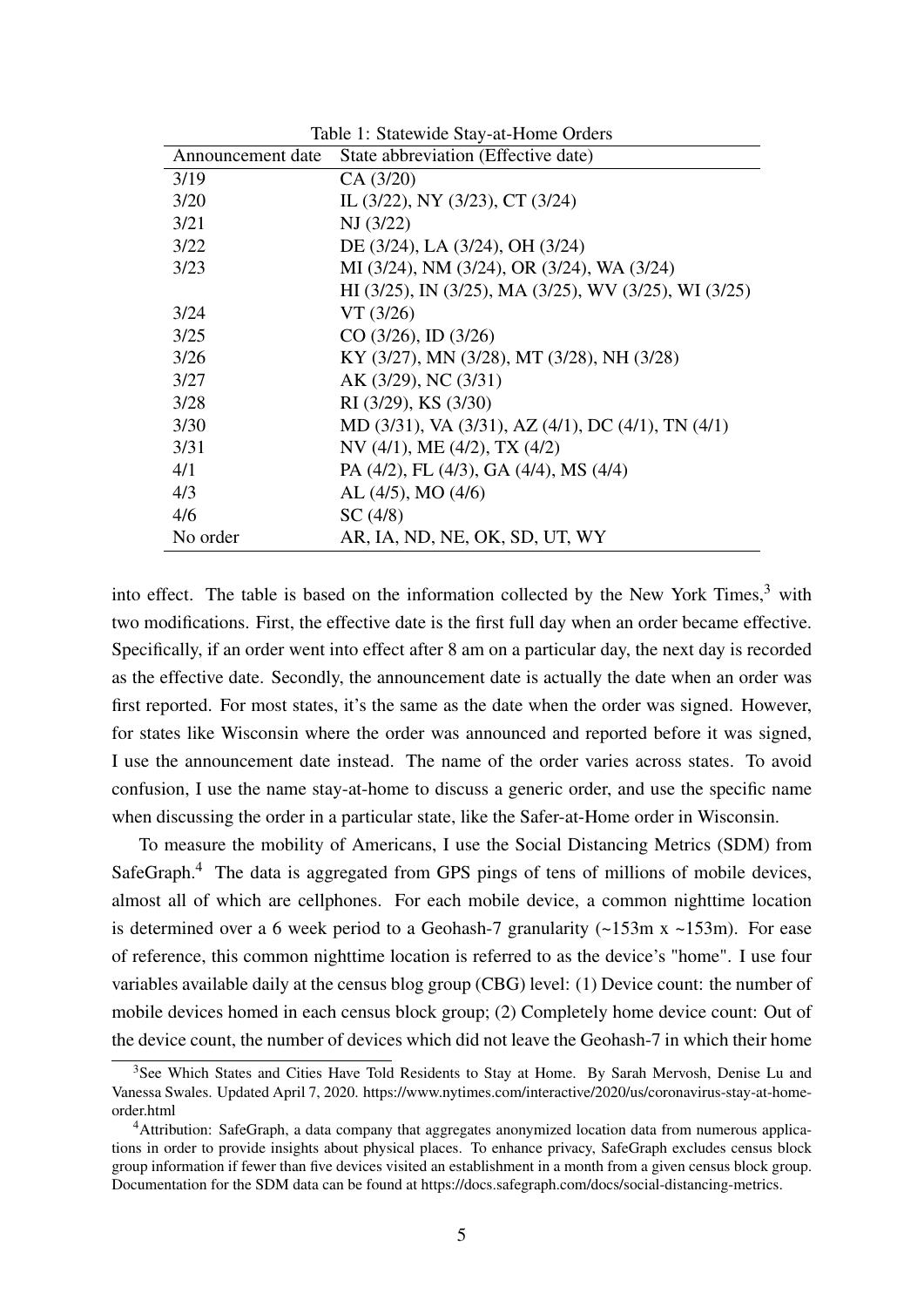

Figure 1: Home Rate, Work Rate and COVID-19 in the U.S.

is located; (3) Part-time work behavior devices: Out of the device count, the number of devices that spent one period of between 3 and 6 hours at one location other than their Geohash-7 home during the period of 8 am - 6 pm in local time; and (4) Full-time work behavior devices: Out of the device count, the number of devices that spent greater than 6 hours at a location other than their home Geohash-7 during the period of 8 am - 6 pm in local time. I aggregate all four numbers to the state level, and use the percentage of devices that are completely home as a proxy of a state's population at home all day. Referred to as the home rate hereafter, this is the key outcome variable of interest in this paper. For additional evidence, I also use the fraction of devices that exhibit (either part-time or full-time) work behavior as a proxy for a state's population at work, and refer to it as the work rate hereafter.

Figure 1 plots the home rate, the work rate and the (cumulative) confirmed cases of COVID-19 for the U.S. from February 1 to April 14, the seventh day since the last stay-at-home order went into effect in South Carolina. The confirmed cases of COVID-19 is obtained from the data collected by the Center for Systems Science and Engineering at John Hopkins University.<sup>5</sup>

The figure reveals several messages. First, as expected, there are significant and systematic within-week fluctuations in both the home and the work rate, with more people away from work and at home during the weekend. Aside from these fluctuations, the two rates were relatively stable in February and the first two weeks of March, with the home rate at around 20 percent and the work rate slightly below 35 percent during weekdays. The latter is much lower than

<sup>5</sup>https://github.com/CSSEGISandData/COVID-19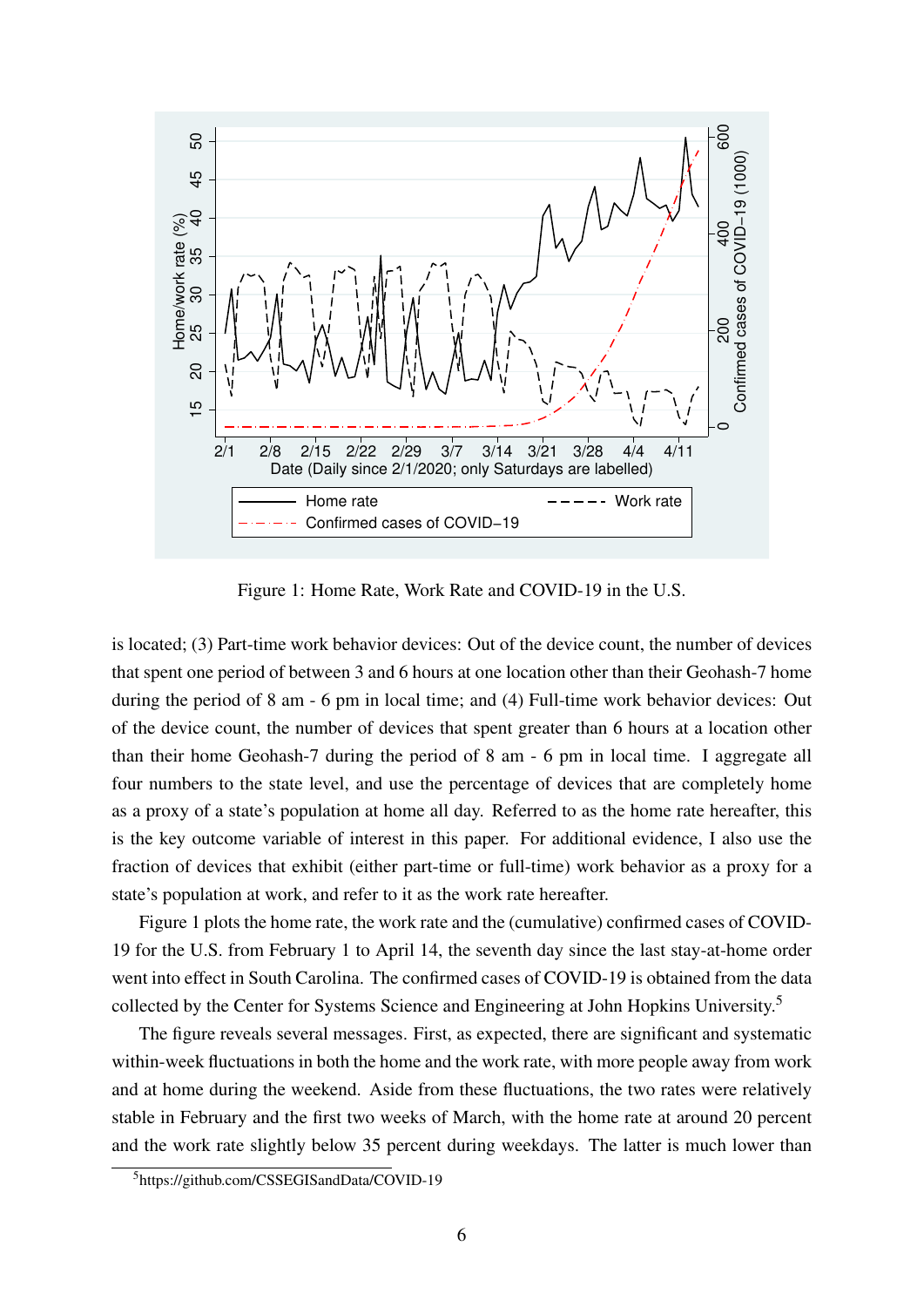the employment-population ratio, which was 61.1 percent in February before dropping to 60 percent in March.<sup>6</sup> This is largely because, by requiring a mobile device to spend 3 or more hours in a location other than home, the work rate misses a large chunk of the labor force that are either constantly on the move or don't have to move at all. For example, bus, taxi and truck drivers are unlikely to be counted towards the work rate, neither are computer programmers and customer service representatives working exclusively from home. So we shouldn't pay much attention to its level, and I am only using its change associated with stay-at-home orders for additional evidence.

Secondly, starting from around March 14, the home rate increased and the work rate decreased rapidly for over two weeks. Both seem to have stabilized by the end of March, with the home rate now above 40 percent and the work rate around 17 percent. So the home rate has doubled and the work rate halved from their respective levels before mid-March. In addition to the direct impact of COVID-19, where the number of confirmed cases was relatively flat and small before mid-March but has been increasing exponentially since then, the structural changes in the home and the work rate around mid-March are also likely to be precipitated by the White House's declaration of COVID-19 as a national emergency on March 13 and the subsequent social distancing guidelines on March 16. Importantly for this paper, by the time California issued the nation's first statewide stay-at-home order on March 19, COVID-19 was already widespread, and both the home and the work rate had changed a lot from their prepandemic levels. This may have left little room for stay-at-home orders to have a large impact. Moreover, the continuing and dramatic increase in the confirmed cases of COVID-19 since March 19 suggests that not all of the changes in the home and the work rate since then could be attributed to the stay-at-home orders.

One way to estimate the impacts of stay-at-home orders is to compare states with an order with those without. However, a simple comparison is unlikely to work because the two groups of states are potentially very different. For example, figure 2 plots the growth in the home rate and the confirmed cases of COVID-19 for each state and the District of Columbia from Wednesday March 4 to Wednesday March 18, the day before the nation's first statewide stayat-home order was issued in California. Clearly, states already had different growth in the home rate before stay-at-home orders were issued, which is true even conditional on the growth in the confirmed cases of COVID-19. Specifically, the growth in the home rate during the two weeks was around or above 15 percentage points in each of the first five states with a stay-at-home order (CA, IL, NY, CT and NJ), which is way above the growth in most other states. It's thus unlikely that a comparison between the two groups of states would produce unbiased estimates of the impact of stay-at-home orders.

<sup>6</sup>https://www.bls.gov/charts/employment-situation/employment-population-ratio.htm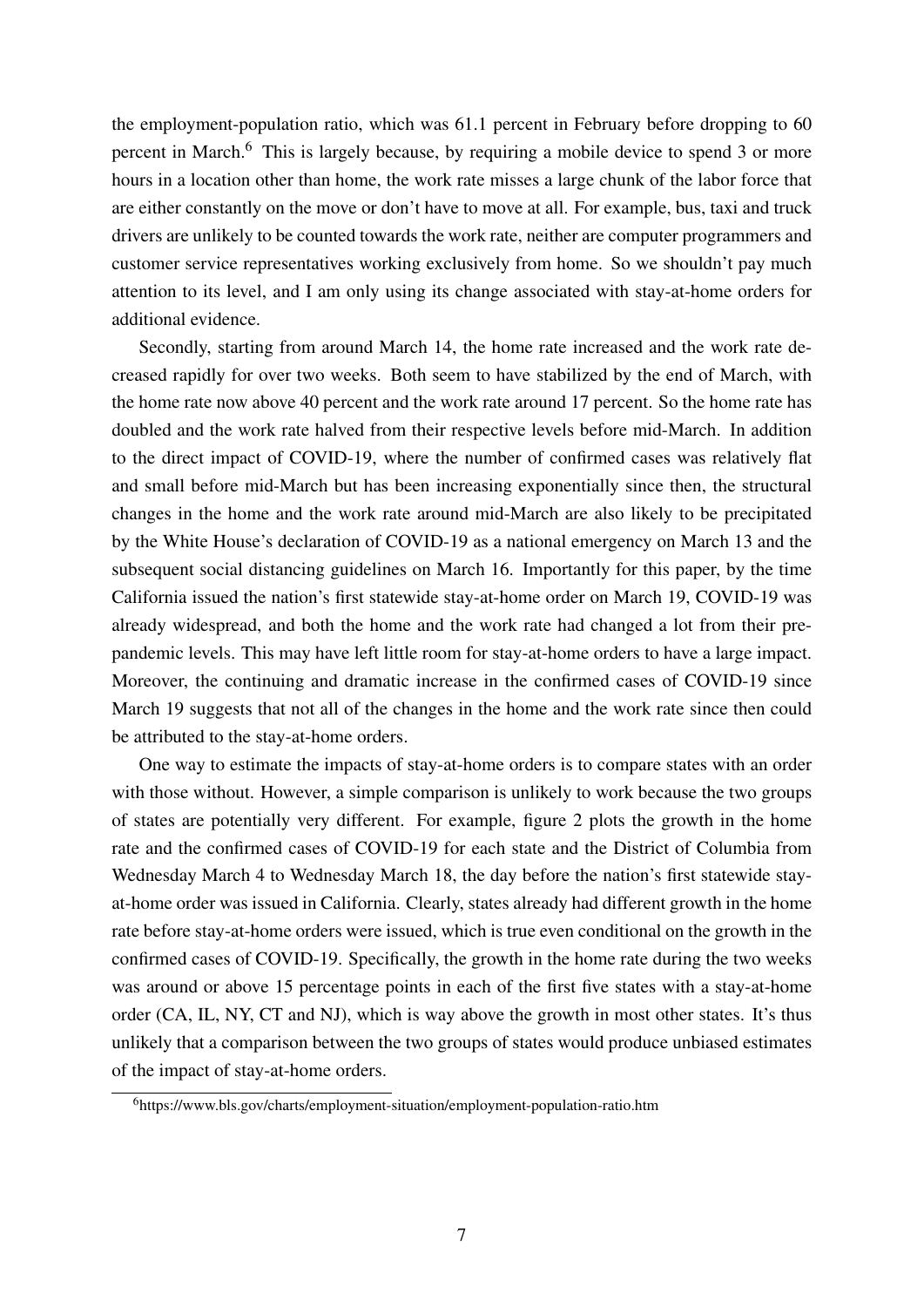

Figure 2: Growth in COVID-19 and the Home Rate Across States

### 4 Empirical Strategy

While states with and without a stay-at-home order may not be comparable either in general or individually, a weighted average of some of the states without a stay-at-home order may be comparable with another state in the absence of a stay-at-home order. This is the idea behind the synthetic control method, the empirical strategy used in this paper.

#### 4.1 The Estimator

Formally, assume a state  $s = 1$  issued a stay-at-home order on day  $d_a$  that went into effect on day  $d_1$ , and our goal is to estimate its impact in the first seven days from  $d_1$  to  $d_7$ . We will also refer to this state as the treated state. For potential controls, we use states without a stay-athome order announced by day  $d_7$ . Assume there are *S* of them, indexed by  $s = 2, 3, ..., S + 1$ . Let  $y_{sd}$  be an outcome of interest in state *s* on day *d*. The average impact of the order in state  $s = 1$  in the first seven days is estimated with the following synthetic control estimator

$$
E_y = \frac{1}{7} \sum_{d=d_1}^{d_7} (y_{1d} - y_{0d})
$$
 (1)

with

$$
y_{0d} = \sum_{s=2}^{S+1} w_s y_{sd}
$$
 (2)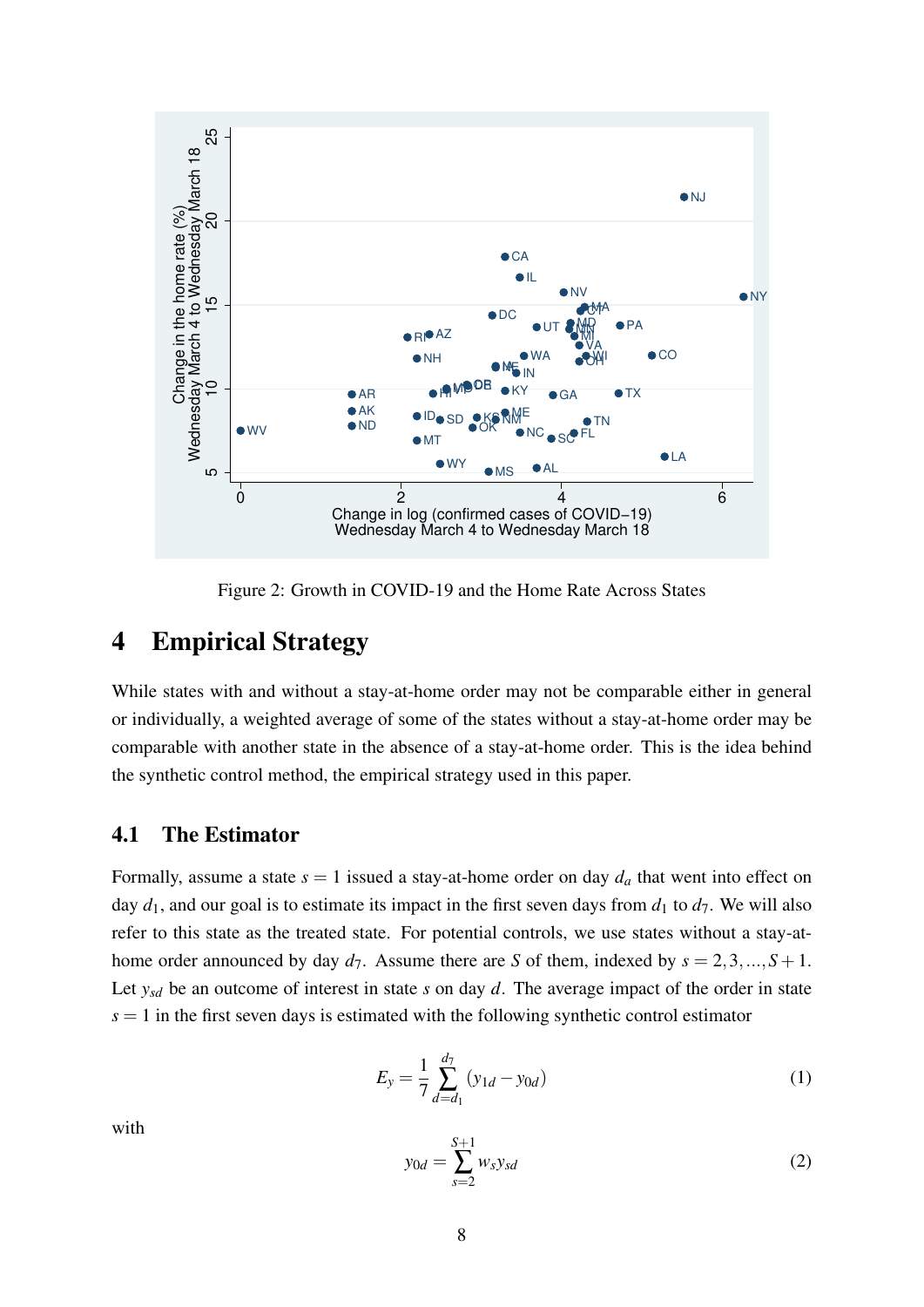where  $w_s$  is the weight of state  $s \ge 2$  subject to  $w_s \in [0, 1]$  and  $\sum_{s=2}^{S+1} w_s = 1$ . Let  $X_s = \{x_{s1}, x_{s,2}, ..., x_{sK}\}\$ be a set of *K* predictors of the outcome variable in state *s*, which, importantly, could include the values of the outcome variable before the order, i.e.,  $y_{sd}$  for  $d < d_a$ . The weights  $\{w_s\}$  are chosen to minimize

$$
\sum_{k=1}^{K} v_k \left( x_{1k} - \sum_{s=2}^{S+1} w_s x_{sk} \right)^2
$$
 (3)

where  $\{v_1, v_2, ..., v_K\}$  is a vector of non-negative constants that in turn could be chosen by minimizing the root mean squared prediction error (RMSPE) before the order was announced

$$
RMSPE_b = \left[\frac{1}{d_a - 1} \sum_{d=1}^{d_a - 1} (y_{1d} - y_{0d})^2\right]^{\frac{1}{2}}
$$
(4)

Mathematically, given a set of  $\{v_1, v_2, ..., v_K\}$ , we can use expression (3) to select the weights  $\{w_s\}$  and use equation (2) to calculate  $y_{0d}$ . With  $y_{0d}$ , we can calculate *RMSPE<sub>b</sub>* given by expression (4). This process is repeated until *RMSPE<sup>b</sup>* is minimized, and the resulting *y*0*<sup>d</sup>* is used to calculate the impact of the order  $E_y$  defined in expression (1).

Intuitively, the method constructs a synthetic control by weighting the potential controls properly such that the synthetic control and the treated state look similar before the order in the treated state was announced in terms of a set of predictors that may include the values of the outcome variable itself before the order was announced. Under the assumption that the outcome variable in the treated state would evolve as it does in the synthetic control in the absence of the order, the impact of the order is measured by the average differences in the outcome variable between the treated state and the synthetic control in the first seven days since the order went into effect.

Although no state used to construct the synthetic control had a stay-at-home order by the end of the sample  $d_7$ , it's possible that some of them took other measures to combat COVID-19 which affected their home rates between  $d_1$  and  $d_7$ . In this sense, the estimator  $E_y$  is about the incremental impact of the stay-at-home order above and beyond these other measures, just as it is the incremental impact above and beyond other measures taken by the treated state before the order. The estimator  $E_y$  would be biased if the treated state implemented additional measures during the period of  $d_1$  to  $d_7$  that were more restrictive than the stay-at-home order. I am aware of no such additional measures, and stay-at-home orders are so far the most restrictive social distancing policy in the U.S.

Note that the data between the day of announcement  $d_a$  and the day before the order went into effect  $d_1 - 1$  are not used to construct either the weights or the estimator. This allows the behavior of the outcome variable *y* during this period of time to be different from either before the order was announced or after the order went into effect or both, which could happen, for example, if consumers began stocking up for the lockdown during this period of time.

In practice, in addition to  $y_{sd}$  for  $d < d_a$ , the set of predictors  $X_s$  also includes the daily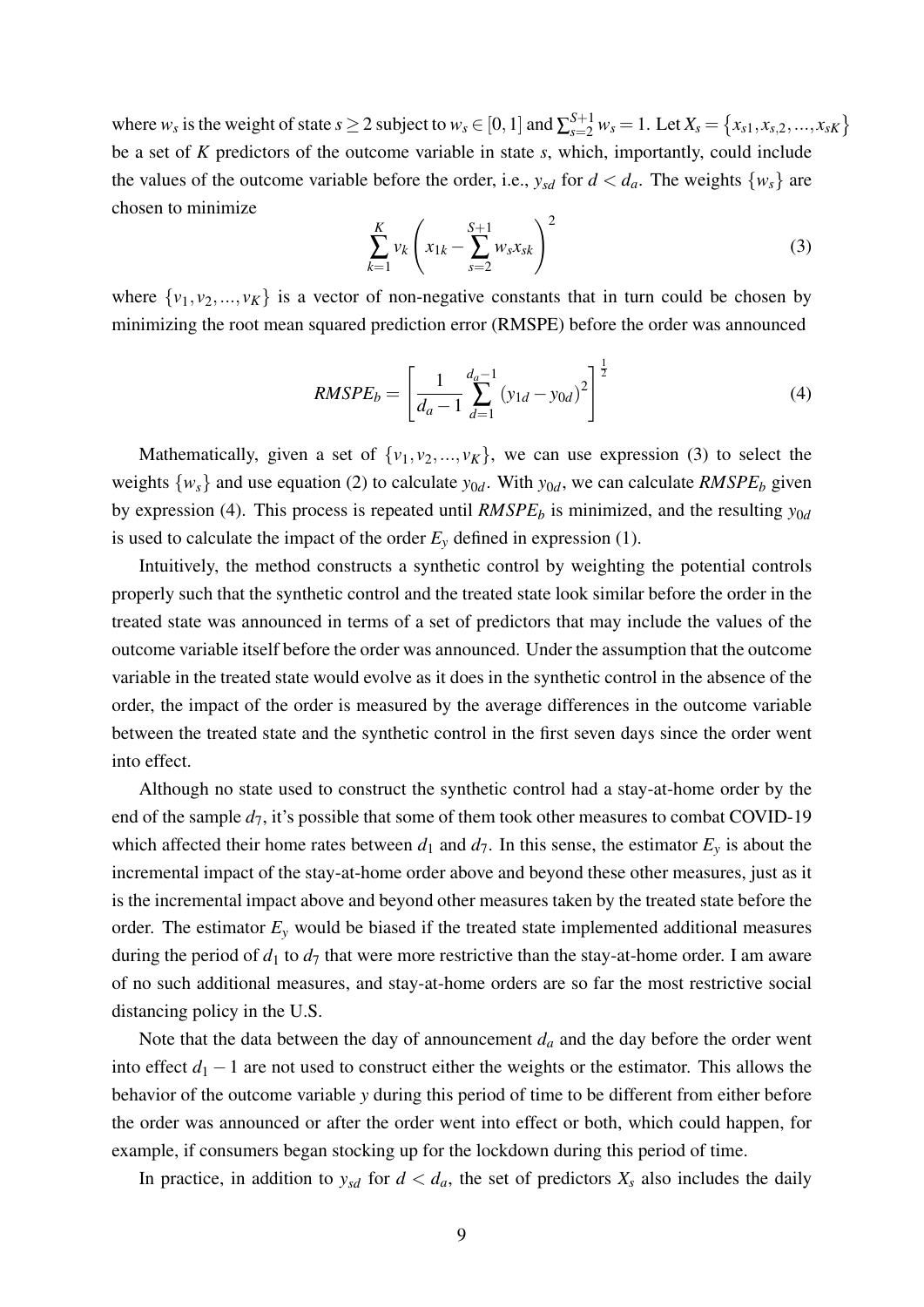infection rate  $c_{sd}$  for  $d < d_a$  defined as the number of confirmed cases of COVID-19 per 10,000 population, population density, the fraction of the population that are white, the fraction of the population that are female, the fraction of the population that are foreign born, the fraction of the population that are 29 years old or younger, the fraction of the population that are 65 years old or older, the fraction of the population without a high school diploma, the fraction of the population without any college degree, the fraction of the population in rural areas, and the share of the state's votes that went for Donald Trump in  $2016$ .<sup>7</sup> These variables are included because they are potentially correlated with changes in the outcome variable (the home rate and the work rate). For example, age matters because older people are more vulnerable to COVID-19 and thus could be more vigilant by staying home, education matters because less educated workers are more likely to in occupations where the job cannot be done remotely from home, and political affiliation matters because it's correlated with individual beliefs about the threat of COVID-19.

Theoretically, we could either normalize  $y_{sd} = 0$  for all *s* on a particular day *d*, or remove the day-to-day fluctuations within a week, or do both. In practice, I choose to do neither for two reasons. First, it's possible that changes in the outcome variable *y* depends on its level. For example, an increase in the home rate from 20 to 30 percent may not be the same as an increase from 30 to 40 percent, which would be ignored by a normalization. Secondly, it seems from figure 1 that the within-week fluctuations in both the home and the work rate may be weaker in April than in February. Part of this may be a direct impact of the stay-at-home orders, which is a case against removing the fluctuations. Alternatively, the estimator in expression (1) addresses the within-week fluctuations by averaging over the first seven days since a stay-at-home order went into effect. It should be noted, however, that the results reported below are robust at least qualitatively to both choices.

By restricting the weight for each state to be positive  $w_s \in [0,1]$ , the synthetic control estimator precludes extrapolation, and thus avoids using the potential controls that are completely dissimilar to the treated state. This is one of the advantages of the synthetic control method relative to conventional methods like regressions which do allow for extrapolation. This restriction means that we may not always find a good synthetic control for a treated state, which happens when a treated state is an extreme outlier along some dimensions compared with the potential controls. Flagged by a large *RMSPEb*, this transparency is another advantage of the synthetic control method because we should caution against any estimators involving an outlier. In practice, I will focus on the 48 contiguous states because they are likely more comparable with each other, and I will only consider cases with a relatively small *RMSPE<sub>b</sub>*. That is, I will not report the less credible estimates where the treated state is significantly different from the potential controls.

 $7E$ <sub>X</sub>Cept for COVID-19, all other variables are downloaded from the MIT Election Lab at https://github.com/MEDSL/2018-elections-unoffical/blob/master/election-context-2018.md. The demographic variables there are calculated from the American Community Survey. The variables are originally available at the county level, and then aggregated to the state level.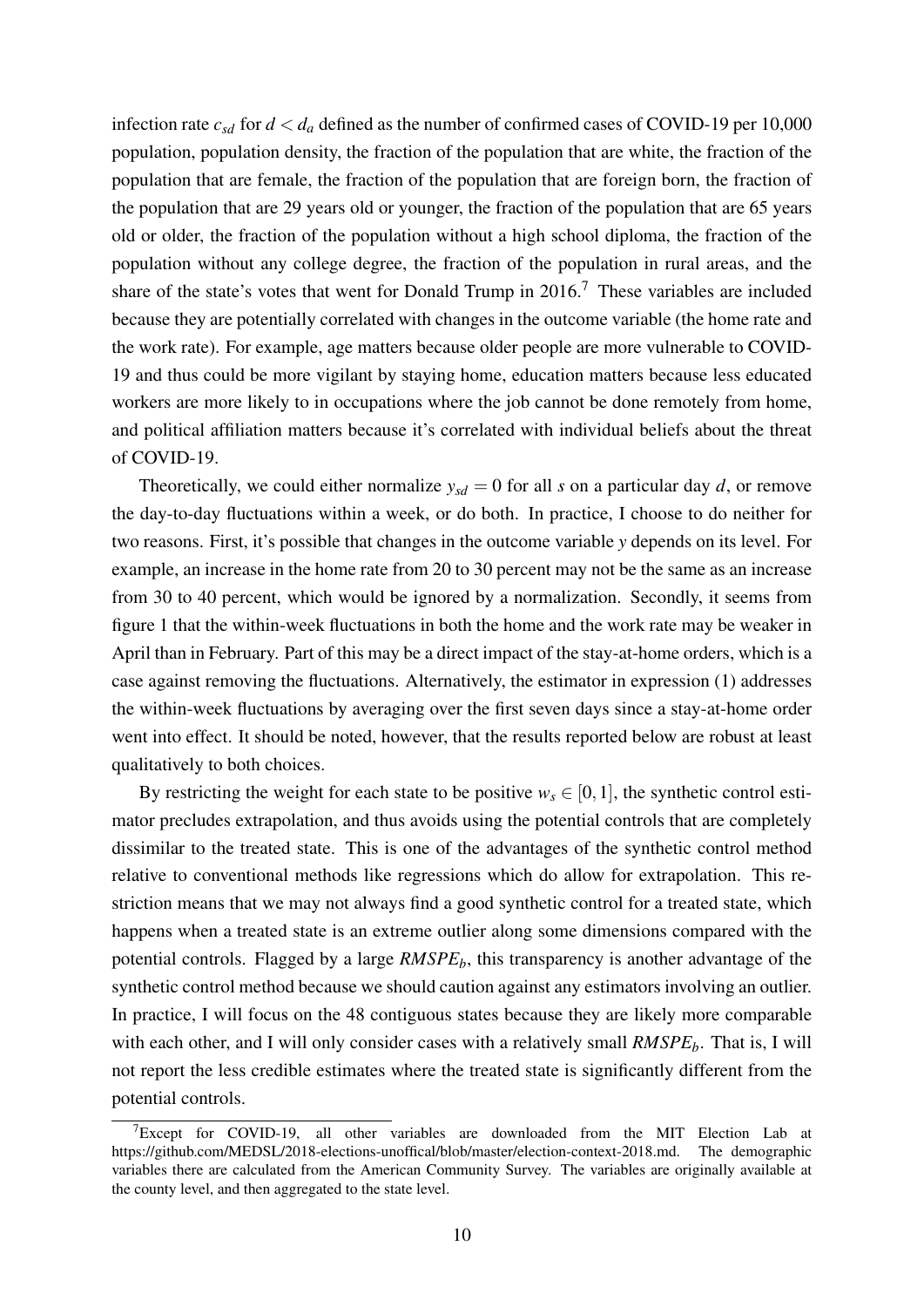#### 4.2 Backdating

As a placebo test, I will backdate the effective date  $d_1$  of a stay-at-home order to  $d_1^b = d_a -$ 7, and use the data before  $d_1^b$ <sup>*b*</sup><sub>1</sub> to construct a new synthetic control  $y_{0d}^b = \sum_{s=2}^{S+1} w_s^b y_{sd}$ . This allows me to use the following backdated estimator to test whether the treated state  $s = 1$  was significantly different in the seven days before the stay-at-home order was announced

$$
E_{y}^{b} = \frac{1}{7} \sum_{d=d_a-7}^{d_a-1} \left( y_{1d} - y_{0d}^{b} \right)
$$
 (5)

If the estimate of  $E_y^b$  is significantly different from zero, it would be evidence against the validity of the estimator  $E_y$  in expression (1), because we should expect no significant difference between the treated state and the synthetic control before the order was announced. Otherwise, an insignificant estimate of  $E_y^b$  would make us more confident in  $E_y$ .

#### 4.3 Inference

The statistical inference for a synthetic control estimator is different from that of traditional estimators. Fundamentally, this is because we have only one treated unit. Instead of a standard error, inference is based on the ratio of the RMSPEs

$$
r = \frac{RMSPE_a}{RMSPE_b} \tag{6}
$$

where *RMSPE<sup>b</sup>* is defined in expression (4), and *RMSPE<sup>a</sup>* is defined similarly for periods after the order went into effect

$$
RMSPE_a = \left[\frac{1}{7} \sum_{d=d_1}^{d_7} (y_{1d} - y_{0d})^2\right]^{\frac{1}{2}}
$$
(7)

Intuitively, if a stay-at-home order has no effect, we should expect  $y_{1d} - y_{0d}$  to be close to zero for  $d \geq d_1$ , which, in turn, implies  $RMSPE_a$  is small. On the other hand, a large  $RMSPE_a$ is evidence for a significant effect. As the reliability of a synthetic control estimator is inversely related to  $RMSPE<sub>b</sub>$ , the normalization is warranted.

The ratio *r* is calculated not only for the treated state  $s = 1$  but also for each of the potential controls, which is done through permutation by switching the treatment status between  $s = 1$ and each  $s \in \{2, 3, ..., S+1\}$ . Let  $r_s$  be the corresponding ratio when state *s* is assigned as the treated one, and let *R* be the rank (from the largest to the smallest) of  $r_1$  in the set of  $\{r_s\}_{s=1}^{S+1}$  $s=1$ . Loosely speaking, we can think of  $\frac{R}{S+1}$  as the *p*-value of the synthetic control estimator, and make inference by comparing it with pre-determined significance levels. One caveat is that this doesn't work well with small values of *S*. For example, if  $S = 7$ , the smallest "*p*-value" we can obtain is  $\frac{R=1}{7+1} = 12.5\%$ . To avoid falsely rejecting a significant estimate, for small values of *S*,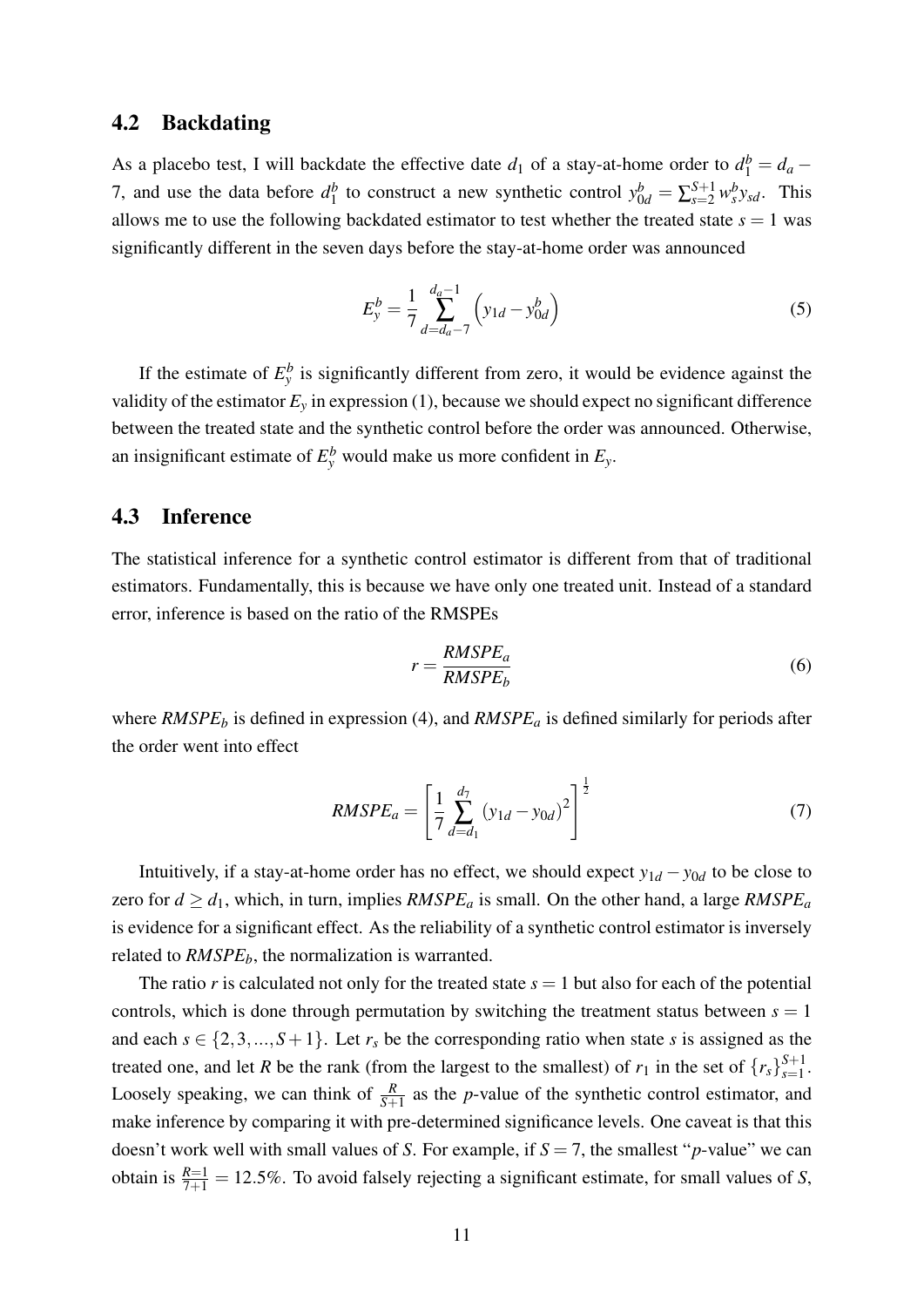we could consider an estimate to be significant if  $r_1$  is dramatically larger than the rest of  $r_s$  for  $s > 2$ .

Expression (7) defines *RMSPE<sub>a</sub>* for a two-sided test. For one-sided tests, we can simply replace  $(y_{1d} - y_{0d})$  in the expression with either its positive  $(y_{1d} - y_{0d})_+$  or negative  $(y_{1d} - y_{0d})_$ part. In practice, I use one-sided tests for  $E<sub>y</sub>$ . Specifically, I will test whether an estimate for the home rate is significantly positive, and whether an estimate for the work rate is significantly negative. I use two-sided tests for  $E_y^b$  to make sure the estimate is neither too positive nor too negative.

### 5 Results

I will first detail the estimates for Wisconsin, and then summarize the results for other states. I conclude this section by comparing Michigan with Ohio, two neighboring states with very different estimates.

#### 5.1 Wisconsin

Figure 3 reports the daily home rate in Wisconsin and its synthetic control, with the level in the upper panel and the difference in the lower. The potential controls are the 15 states without a stay-at-home order by March 31, the seventh day since Wisconsin's Safer-at-Home order went into effect. The weights are 0.36 for Pennsylvania, 0.31 for Iowa, 0.28 for Wyoming, 0.02 for Georgia, 0.01 for Utah, and zero for the other ten states. The upper panel shows that the synthetic control mimics the behavior of Wisconsin very well until around the time when Wisconsin's Safer-at-Home order was announced on March 23. Since the order went into effect, the home rate in the synthetic control has been persistently below its level in Wisconsin.

The lower panel shows that, before March 23, the differences in the home rate between Wisconsin and its synthetic control were close to zero except for a spike on February 9 caused by a storm.<sup>8</sup> The differences in the few days before March 23 are positive and seem to be increasing. However, these differences are not statistically different from zero. Overall, the average difference before March 23 is a minimal 0.09 percent. The difference dropped on March 23 when Governor Evers announced his plan to issue a stay-at-home order on the next day.<sup>9</sup> This probably happened as Wisconsinites began to stock up for the lockdown. A similar announcement effect is observed in other states like Michigan and Ohio. The difference then increased significantly when the order was formally issued on March 24 and went into effect on March 25. The average in the first seven days since the order went into effect (March 25-

<sup>&</sup>lt;sup>8</sup> According to the National Weather Service, a "fast moving, compact low pressure system brought snow to the area Sunday, February 9, 2020. The storm generated hazardous travel conditions across most of the state of Wisconsin. The heavy snow band with the storm extended across central and east-central Wisconsin, where a widespread snowfall of 6 to 10 inches was reported". https://www.weather.gov/grb/Feb09Snow

<sup>9</sup>https://www.wpr.org/governor-issue-stay-home-order-wisconsin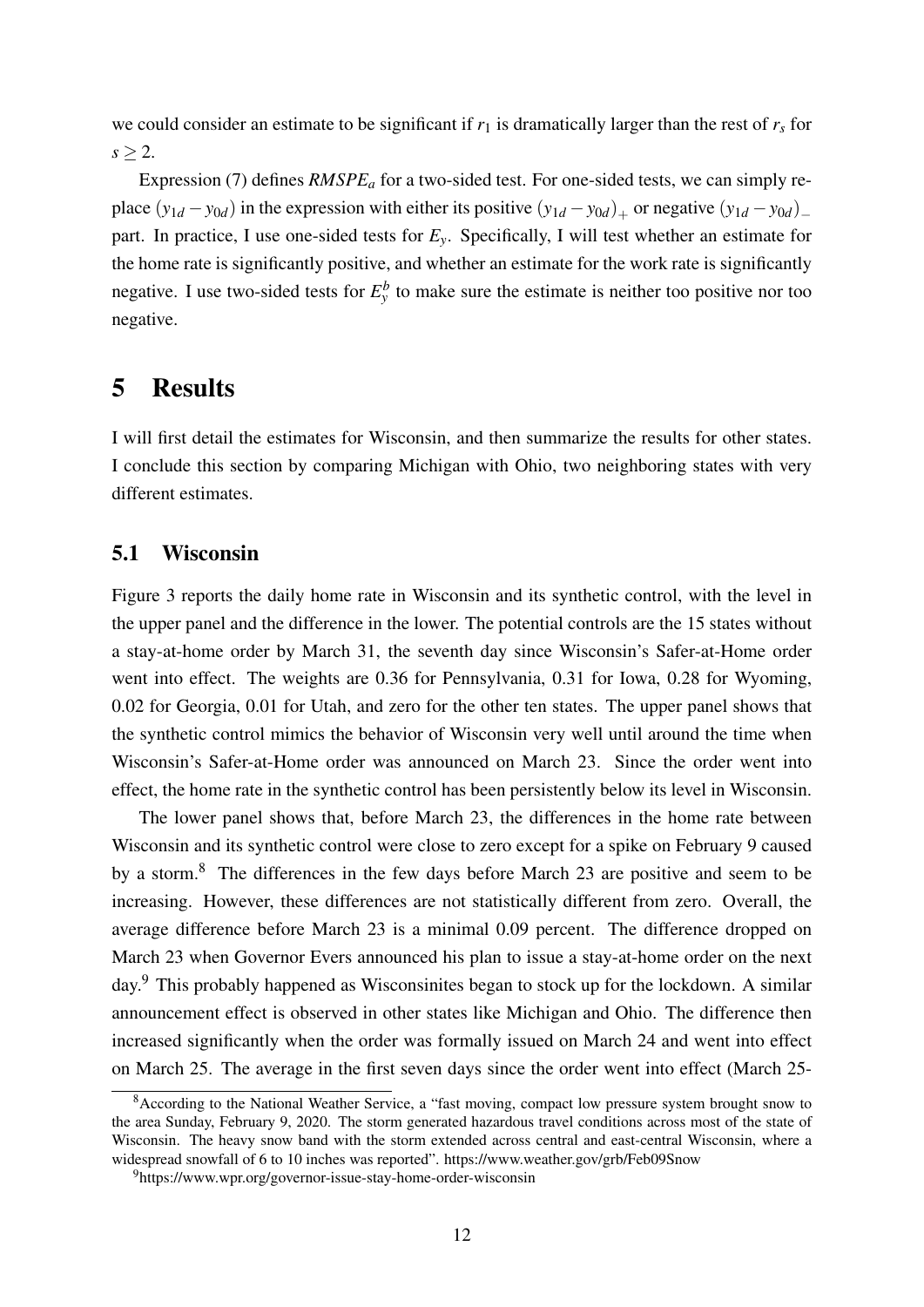

The vertical line indicates 3/25, the day when Wisconsin's Safer−at−Home order went into effect.



Figure 3: The Home Rate: Wisconsin vs Synthetic Control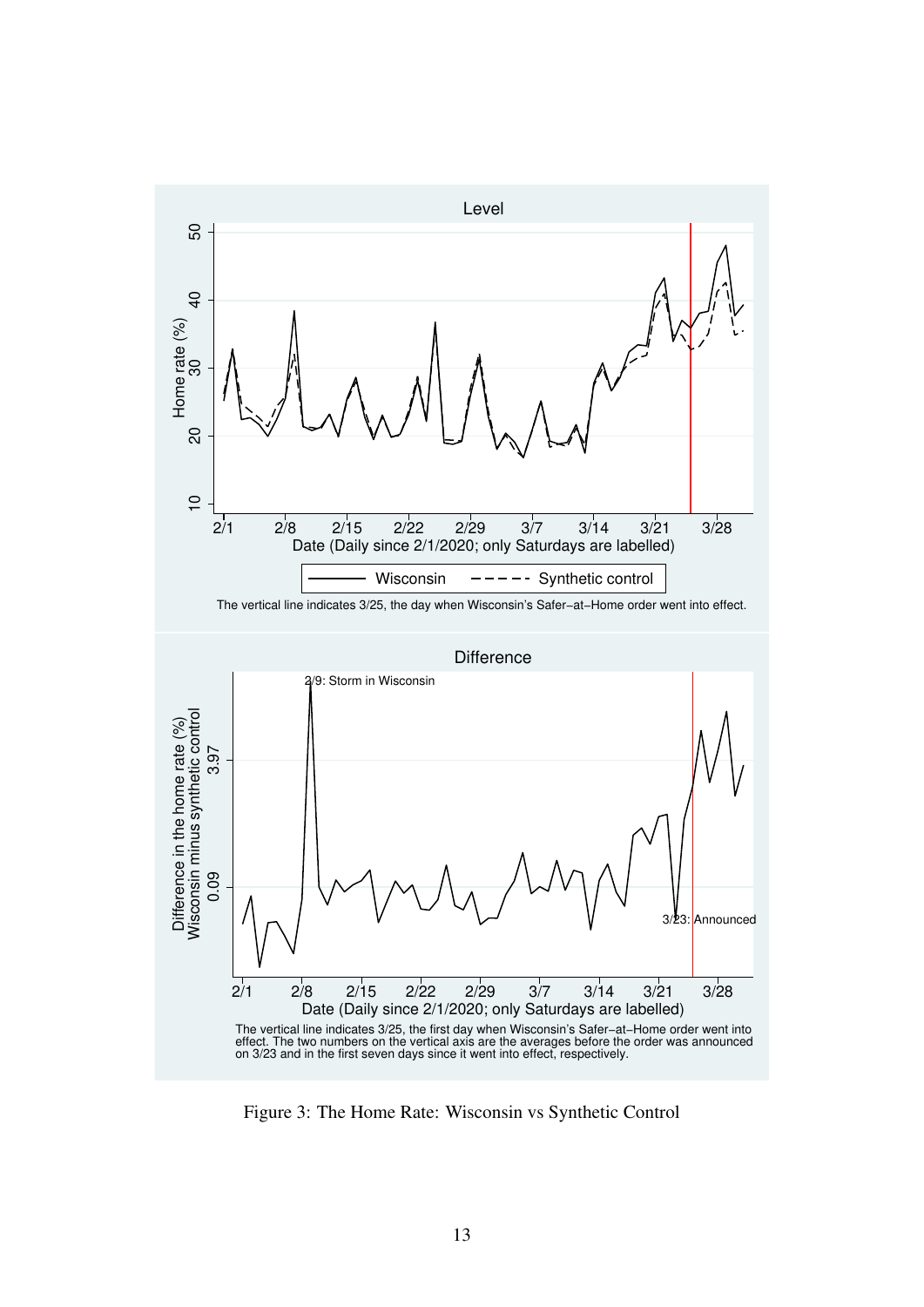

Figure 4: Ratio of the Root Mean Squared Prediction Errors

31), our synthetic control estimate  $E_y$ , is about 4 percent, suggesting that about 4 percent of Wisconsinites are staying at home all day because of the Safer-at-Home order. To put this number into context, the home rate in Wisconsin increased by 20 percentage points from its pre-pandemic level of 19 percent on Tuesday March 10 to 39 percent on Tuesday March 31. So the Safer-at-Home order contributed about 20 percent to this increase.

Figure 4 reports the ratio *r* of the RMSPEs when the treatment status is assigned to each of the 16 states. The ratios are calculated for a one-sided test of whether the estimate is significantly positive. Clearly, the ratio for Wisconsin is significantly larger than it is for the other 15 states, suggesting that the estimate is statistically significant.

Figure 5 plots the differences in the home rate between Wisconsin and a new synthetic control estimated using only data before March 16, the backdated effective date. The weights for this backdated synthetic control are 0.4 for Pennsylvania, 0.39 for Iowa, 0.21 for Wyoming, and zero for the other states. For comparison, the baseline estimate from figure 3 is also plotted. The two estimates are very close to each other, suggesting that the baseline estimate is not significantly affected by the data in the week before the order was announced. The average difference between Wisconsin and the backdated synthetic control in the seven days between March 16 and March 22, the backdated estimate  $E_y^b$ , is about 1 percent but not statistically significant, with Wisconsin ranking eighth among the sixteen states in terms of the ratio *r* of the RMSPEs for this backdated estimate. In comparison, the average difference between Wisconsin and the backdated synthetic control in the seven days between March 25 and March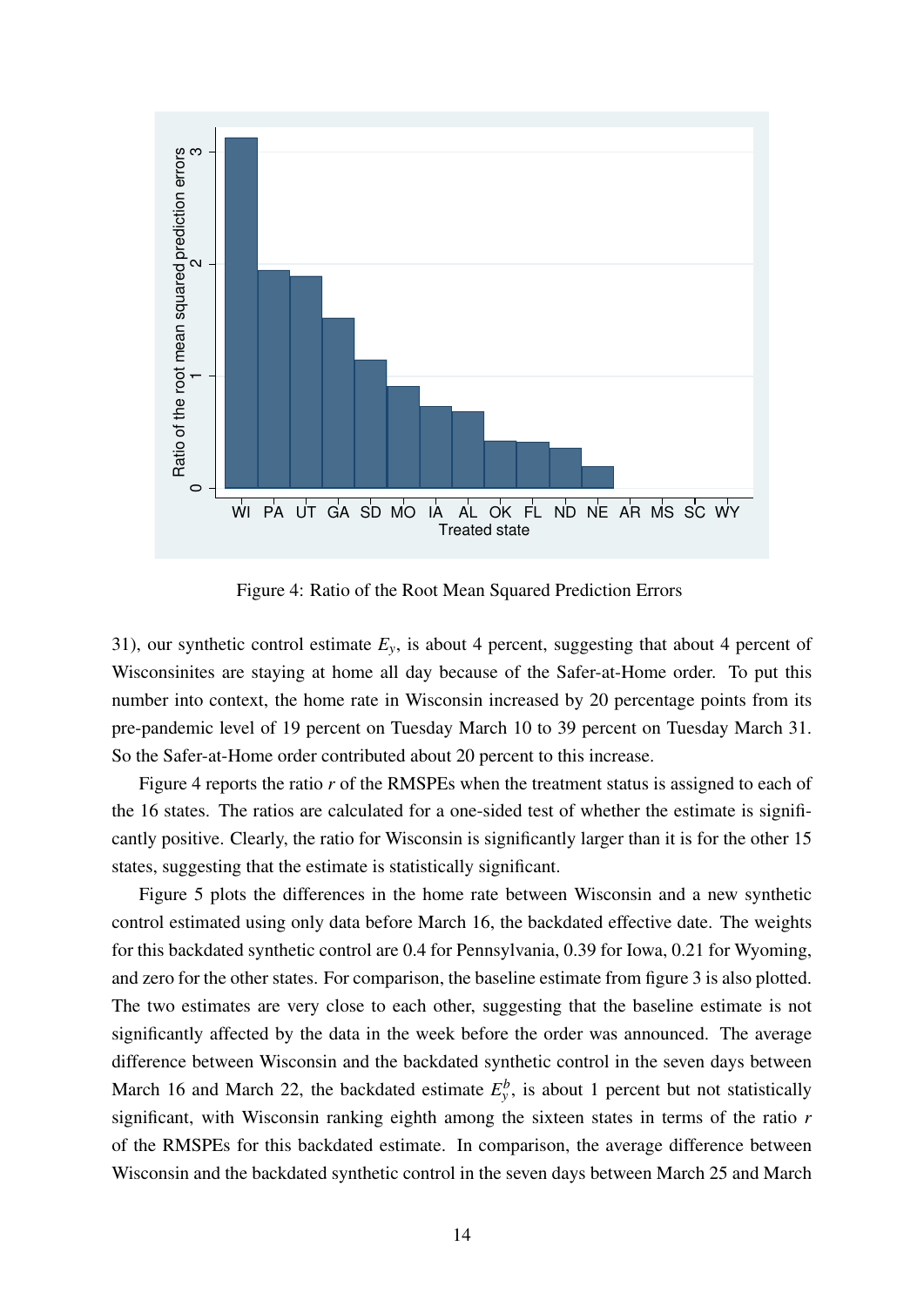

Figure 5: Difference in the Home Rate between Wisconsin and the Synthetic Control

31 is about 3.6 percent, very close to the baseline estimate of about 4 percent, and statistically significant, with Wisconsin ranking first among the sixteen states in terms of the ratio *r* of the RMSPEs for this estimate. Together, this backdating exercise suggests that the baseline estimate of 4 percent is the causal impact of Wisconsin's Safer-at-Home order on the home rate.

Finally, figure 6 reports the estimates when the work rate is used as the outcome variable instead of the home rate. The weights for the synthetic control in this case are 0.58 for Iowa, 0.2 for Pennsylvania, 0.15 for Wyoming, 0.08 for Georgia, and zero for other states. The average difference in the first seven days since the order went into effect is estimated to be about -2 percent and statistically significant - Wisconsin again ranks first among the 16 ratios of the RMSPEs for this estimate. This is further evidence that Wisconsinites are less mobile because of the Safer-at-Home order.

#### 5.2 Other States

As discussed in the previous section, the synthetic control estimator would be significantly biased if the treated state is significantly different from the potential controls. In this case, no weighted average of the potential controls could mimic the behavior of the treated state, resulting in a large *RMSPE<sub>b</sub>* even for the best possible synthetic control. Consequently, we should restrict attention to cases with relatively small *RMSPE<sub>b</sub>*. To be conservative, I only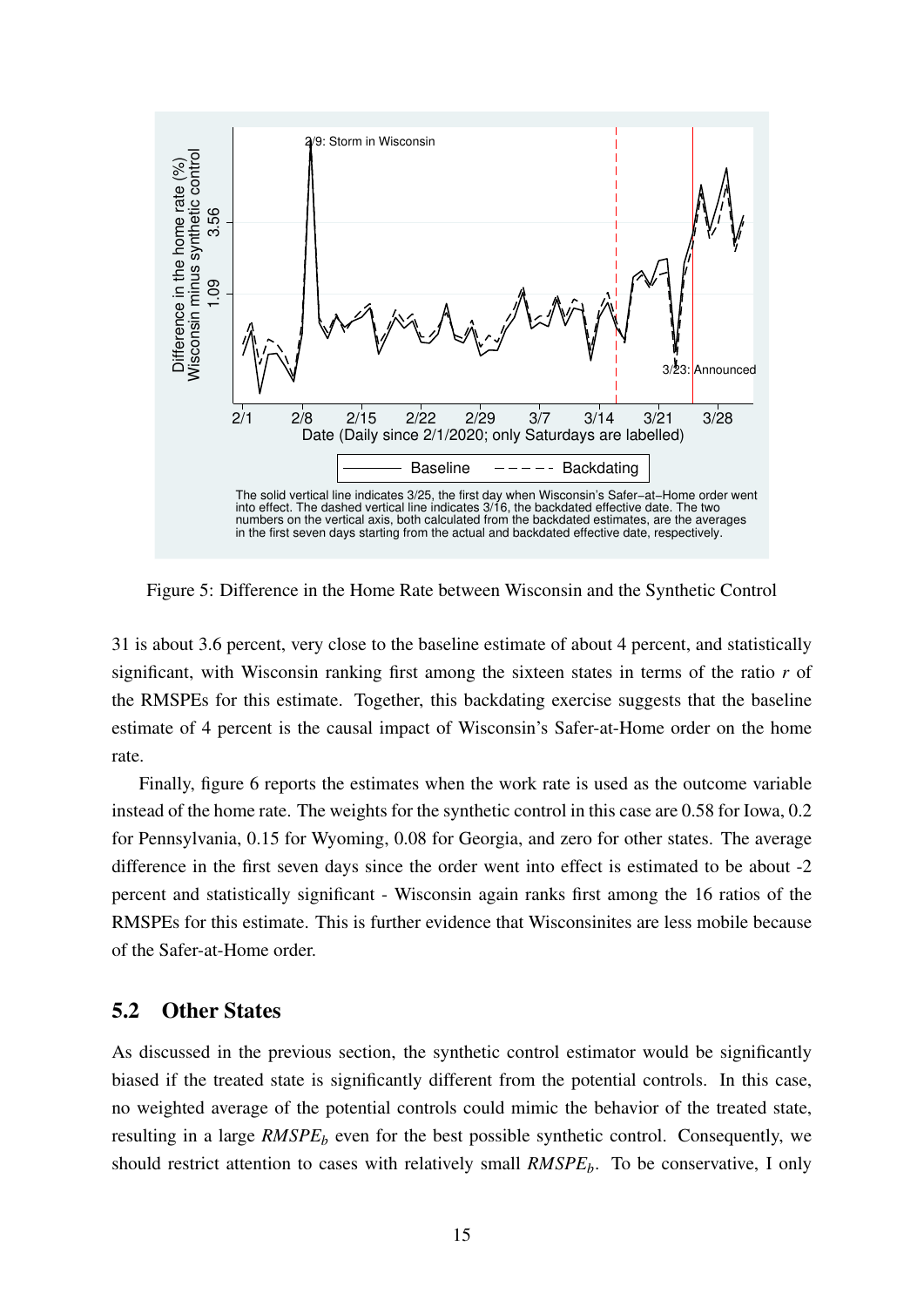

Figure 6: Difference in the Work Rate between Wisconsin and the Synthetic Control

consider treated states whose *RMSPE<sub>b</sub>* for the home rate is no larger than that of Wisconsin. This leaves me with seven states including Wisconsin. Table 2 reports the estimates for each of them, where the states are ordered by the estimated impact of their stay-at-home orders on the home rate. In addition to the home rate, results for the work rate are also reported for each of the seven states even though the *RMSPE<sup>b</sup>* for the work rate in Louisiana is slightly larger than the cutoff value set by the  $RMSPE<sub>b</sub>$  for the home rate in Wisconsin (1.5 versus 1.3).

Five out of the seven states are in the Midwest. This is not surprising because (1) coastal states like California, New Jersey and New York tend to be outliers as shown in figure 2, and (2) states in the South tend to be late in issuing a stay-at-home order, leaving them with fewer potential controls which makes it hard to find a good synthetic control. The seven states in the table, on the other hand, acted relatively quickly and announced their stay-at-home orders in a short span of four days (March 20-23) immediately after California did it first on March 19, leaving them with at least 15 states as potential controls (column 2).

The estimated impact on the home rate is essentially zero in Ohio, and it's small and insignificant in Delaware and Louisiana. The estimate in Indiana is about 2 percent and could be considered as marginally significant. At 4.1 percent, the estimate for Illinois is slightly larger than that of Wisconsin and statistically significant. Finally, Michigan has the largest estimate of about 5.5 percent. None of the backdated estimates are statistically significant, suggesting that the synthetic control estimator is capturing the causal effect of the stay-at-home orders.

Most of the estimates for the work rate are small and not statistically significant. Besides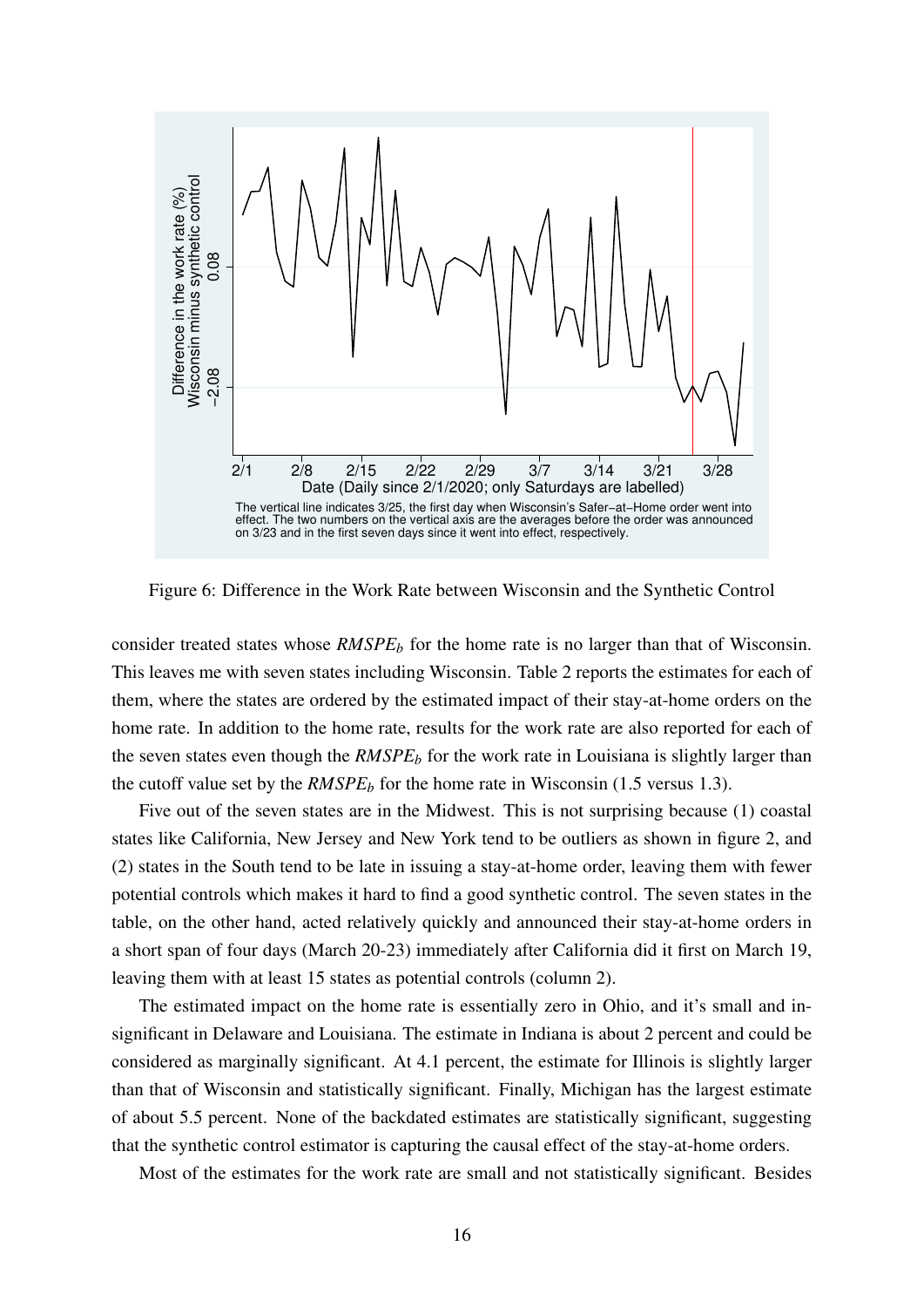| Table 2: Estimates by State |    |                                  |                 |                  |         |                  |  |  |  |
|-----------------------------|----|----------------------------------|-----------------|------------------|---------|------------------|--|--|--|
|                             |    | Controls                         | <b>Baseline</b> |                  |         | <b>Backdated</b> |  |  |  |
| <b>Treated state</b>        | S  | Top three by weight $(\%)$       | $E_{\rm v}$     | $\boldsymbol{R}$ | $E_v^b$ | R                |  |  |  |
| The home rate               |    |                                  |                 |                  |         |                  |  |  |  |
| Ohio                        | 18 | $PA(65)$ , MO(33), UT(3)         | $-0.69$         | 8                | $-0.28$ | 16               |  |  |  |
| Delaware                    | 18 | $PA(51)$ , $FL(37)$ , $GA(12)$   | 1.36            | 5                | $-0.48$ | 7                |  |  |  |
| Louisiana                   | 18 | MS(33), AL(27), GA(22)           | 1.65            | 4                | $-0.04$ | 15               |  |  |  |
| Indiana                     | 15 | $PA(41)$ , $AR(35)$ , $UT(12)$   | 2.01            | $\overline{2}$   | $-0.12$ | 12               |  |  |  |
| Wisconsin                   | 15 | PA(36), IA(31), WY(28)           | 3.97            | 1                | 1.09    | 8                |  |  |  |
| Illinois                    | 22 | $MD(35)$ , $NV(18)$ , $GA(14)$   | 4.10            | $\overline{2}$   | 1.00    | 8                |  |  |  |
| Michigan                    | 18 | PA(49), ME(17), GA(12)           | 5.53            | 1                | 0.47    | 17               |  |  |  |
| The work rate               |    |                                  |                 |                  |         |                  |  |  |  |
| Ohio                        | 18 | $PA(77)$ , MO(20), UT(2)         | 0.25            | 11               | 0.30    | 13               |  |  |  |
| Delaware                    | 18 | $PA(48)$ , FL $(35)$ , GA $(17)$ | $-0.40$         | 5                | $-0.25$ | 7                |  |  |  |
| Louisiana                   | 18 | $MS(47)$ , AL $(24)$ , GA $(17)$ | $-1.29$         | 5                | $-0.20$ | 18               |  |  |  |
| Indiana                     | 15 | $PA(52)$ , AR $(33)$ , UT $(11)$ | $-1.51$         | 3                | $-1.45$ | 3                |  |  |  |
| Wisconsin                   | 15 | $IA(57)$ , $PA(20)$ , $WY(15)$   | $-2.08$         | 1                | 0.07    | $\overline{4}$   |  |  |  |
| Illinois                    | 22 | MD(38), IA(35), TX(26)           | $-1.47$         | 4                | $-1.40$ | 5                |  |  |  |
| Michigan                    | 18 | $PA(50)$ , ME $(17)$ , UT $(11)$ | $-2.80$         | $\overline{2}$   | $-1.19$ | 10               |  |  |  |

Table 2: Estimates by State

*Notes*: The seven states are ordered by the estimated impact on the home rate. The total number of potential controls is given by *S* in column 2, while column 3 lists the three states that contribute most to the synthetic control (with their weights in the parentheses). *E<sup>y</sup>* is the synthetic control estimator defined in equation (1), and  $E_y^b$  is the backdated estimator defined in equation (5). For each estimator, *R* is the rank of the treated state's ratio of the RMSPEs. Loosely speaking,  $\frac{R}{S+1}$  is the *p*-value of the corresponding estimate.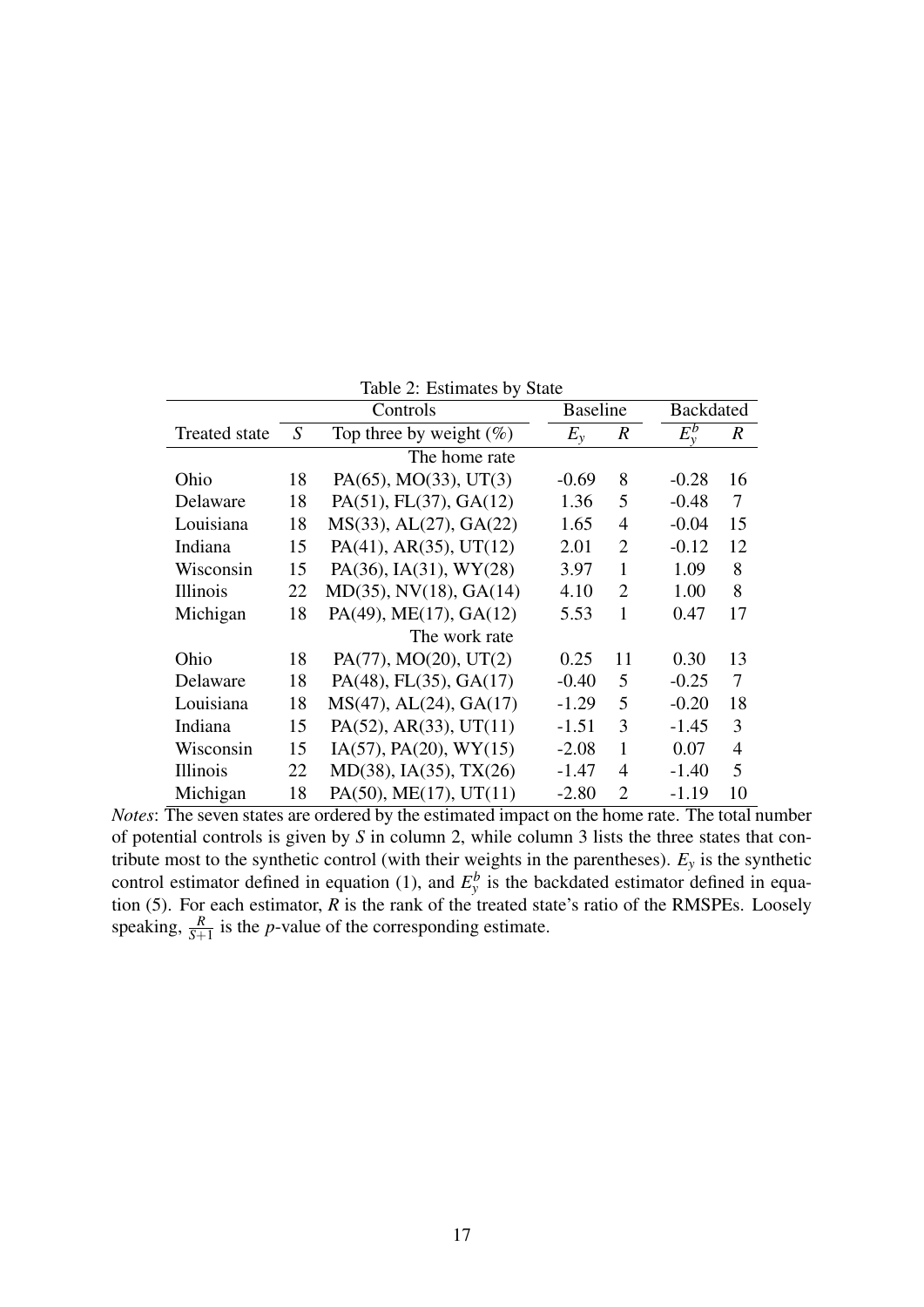Wisconsin, Michigan is the only state with a marginally significant estimate of about -2.8 percent, which is about half the size of the estimated impact on the home rate as it is in Wisconsin.

#### 5.3 Michigan versus Ohio

For further evidence on the heterogeneity of the impacts across states, I compare Michigan with Ohio, two neighboring states with very different estimates.

Less than 24 hours after Ohio issued a stay-at-home order on March 22, Michigan issued its own order on March 23, and both orders went into effect on March 24. The upper panel of figure 7 shows that, before the orders were issued, the two states look extremely like each other in terms of the home rate. A discrepancy emerged right around March 24. Although the home rate has been increasing in both states since March 24, there is no obvious trend in the difference between the two states.

The lower panel looks at the differences between the two states directly. Except for a couple of days caused by hazardous weather, $10$  the daily differences in the home rate between the two states were very close to zero before the orders were issued. The difference then jumped almost immediately to about 5 percent after the orders went into effect on March 24, and has been fluctuating around that level since then without an obvious increasing or decreasing trend.

For comparison, the lower panel also plots the difference in the confirmed cases of COVID-19 between the two states. Neither state had a confirmed case before March 10. The difference then fluctuated closely around zero for about a week. Since March 18, the difference has been increasing continuously. This continuous increase is in sharp contrast to the almost discrete jump in the difference in the home rate around the time when the orders went into effect, which suggests that the latter is most likely a result of the heterogeneous impacts of the two orders. The same argument applies to the synthetic control estimates reported above.

Note that this simple comparison between the two states suggests that the impact of the order in Michigan is about 5 percentage points larger, which is very close to the difference in the synthetic control estimates reported above for the two states. This suggests that the synthetic control estimates are not significantly affected by states like Pennsylvania which features prominently in the synthetic control of many treated states.

Finally, table 3 provides additional evidence from weekly initial unemployment insurance claims. The three columns on the left show that Michigan had fewer weekly claims than Ohio in the three weeks before the orders in the two states were issued on March 22. Since then, Michigan has been having much more weekly claims than Ohio. On the other hand, the three columns on the right show that the weekly claims in the two states were roughly comparable during the same period in 2019. Although Michigan did have more weekly claims than Ohio in the first two weeks of April 2019, the differences are almost neglectable relative to those in

 $10$ The National Weather Service recorded a snow event in Ohio on February 7, 2020, and issued a Winter Weather Advisory of snowfall for Michigan on February 26, 2020. https://www.weather.gov/iln/20200207, and https://www.weather.gov/dtx/200226winteradvisory.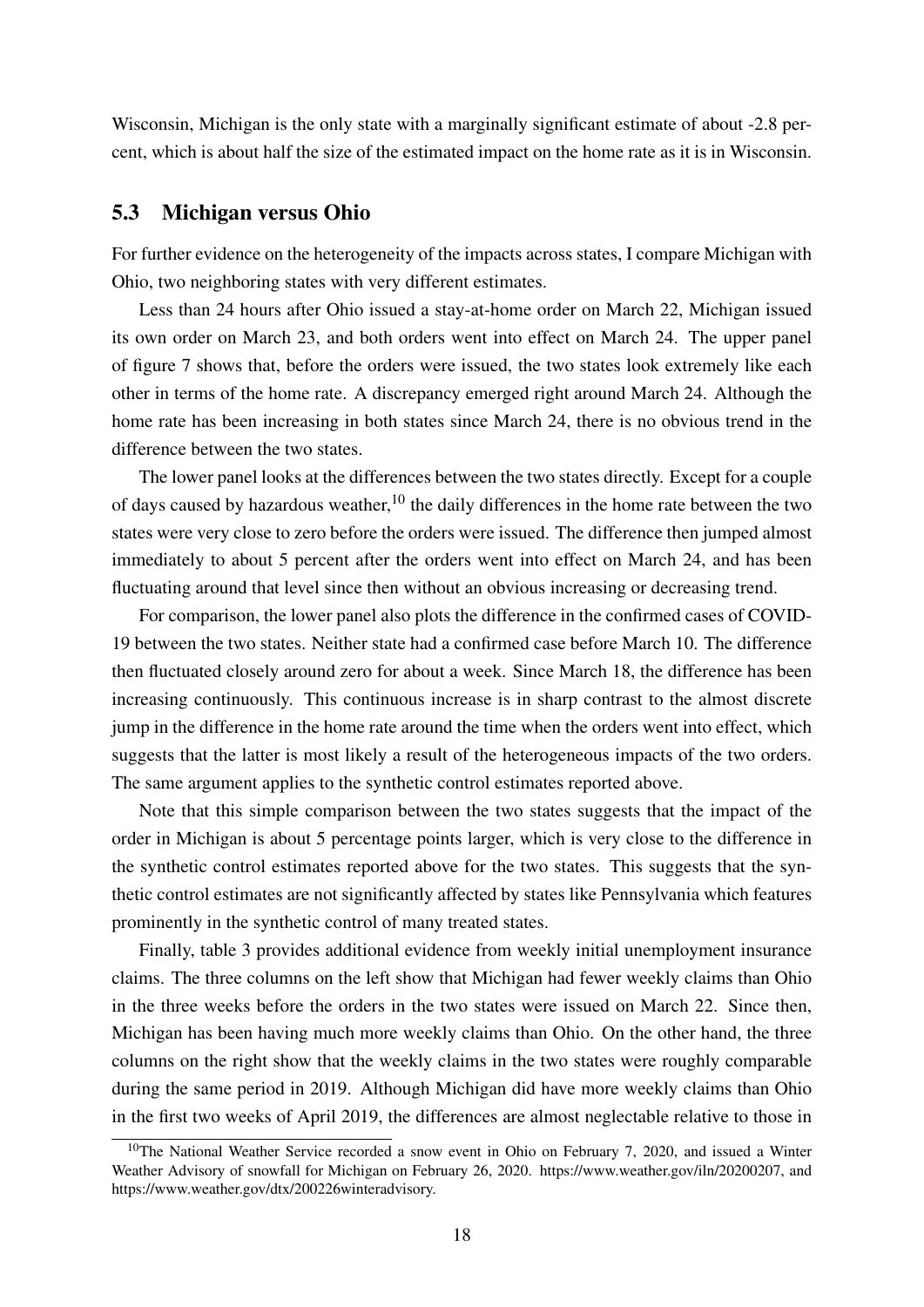

Figure 7: Difference in the Home Rate: Michigan versus Ohio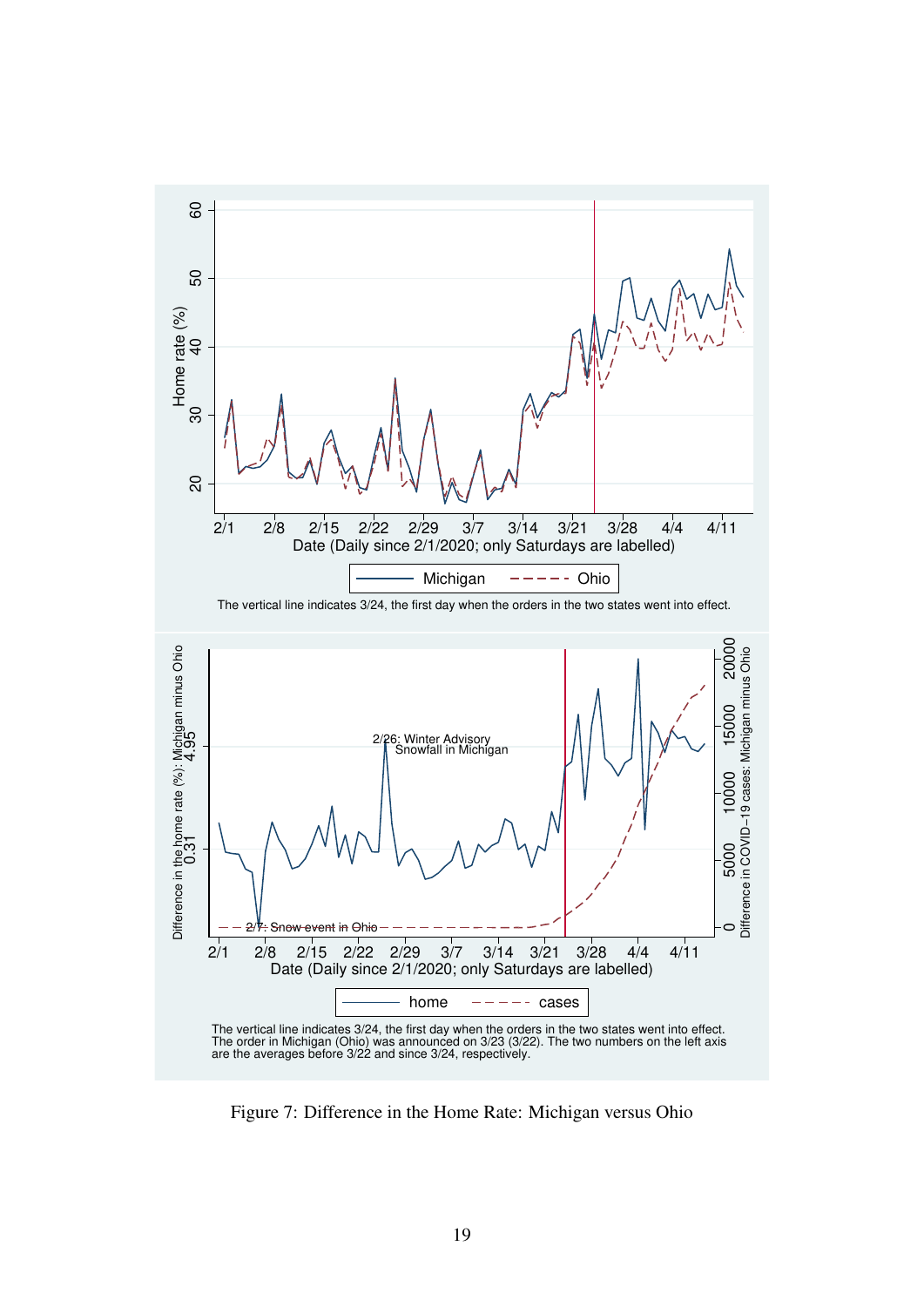| Week ending    | Michigan | Ohio    | Week ending    | Michigan | Ohio  |
|----------------|----------|---------|----------------|----------|-------|
| March 7, 2020  | 5,150    | 6,545   | March 9, 2019  | 5,927    | 6,569 |
| March 14, 2020 | 5,338    | 7,046   | March 16, 2019 | 5,156    | 6,449 |
| March 21, 2020 | 128,006  | 196,309 | March 23, 2019 | 4,887    | 5,981 |
| March 28, 2020 | 304,335  | 274,288 | March 30, 2019 | 4,737    | 6,197 |
| April 4, 2020  | 388,554  | 226,191 | April 6, 2019  | 6,682    | 6,011 |
| April 11, 2020 | 222,207  | 159,317 | April 13, 2019 | 5,579    | 5,235 |
|                |          |         |                |          |       |

Table 3: Weekly Initial Unemployment Insurance Claims

April 2020. This is consistent the above estimates that Michigan's stay-at-home order has a much larger impact than Ohio's, and it suggests that at least part of the reason may be because the order in Michigan is more restrictive.

### 6 Conclusion

Using GPS data from mobile devices, this paper estimates the impact of statewide stay-at-home orders on mobility of Americans. I find significant heterogeneity in the impact across states. For example, the estimates suggest that the orders in Michigan and Wisconsin raise the fraction of their residents at home all day by about 5.5 and 4 percentage points, respectively, while the corresponding estimate for Ohio is small and insignificant.

Needless to say, the exact estimates depend on the data and measure. For example, we may find a significant impact of the order in Ohio by looking at different measures. It's also important to note that the estimates in this paper reflect the incremental impact of stay-athome orders above and beyond other social distancing guidelines. The total effect of all social distancing guidelines could be much larger. Even larger is the total level of social distancing, as many Americans may be practicing it voluntarily.

The key finding is that there is significant heterogeneity in the impact of stay-at-home orders across states. This could arise from either the differences in the orders themselves, like which activities are exempt and which are not, or the differences in enforcement and compliance, or both. The evidence from weekly initial unemployment insurance claims in Michigan and Ohio suggests that the order in Michigan is more restrictive. A detailed investigation of the causes behind the heterogenous impact, while beyond the scope of this paper, should be an important direction for future work. Among other things, the investigation could be informative of how to make the right policy to achieve the desired impact.

While the estimates in this paper suggest that some stay-at-home orders are more restrictive than others, they don't imply that some orders are better than others. Like any actions, the optimal level of social distancing should balance its benefits with costs. Because states are different from each other, the cost-benefit analysis may result in different levels of optimal social distancing. For example, other things equal, states with more vulnerable people in terms of health should probably have more social distancing, while states with more economically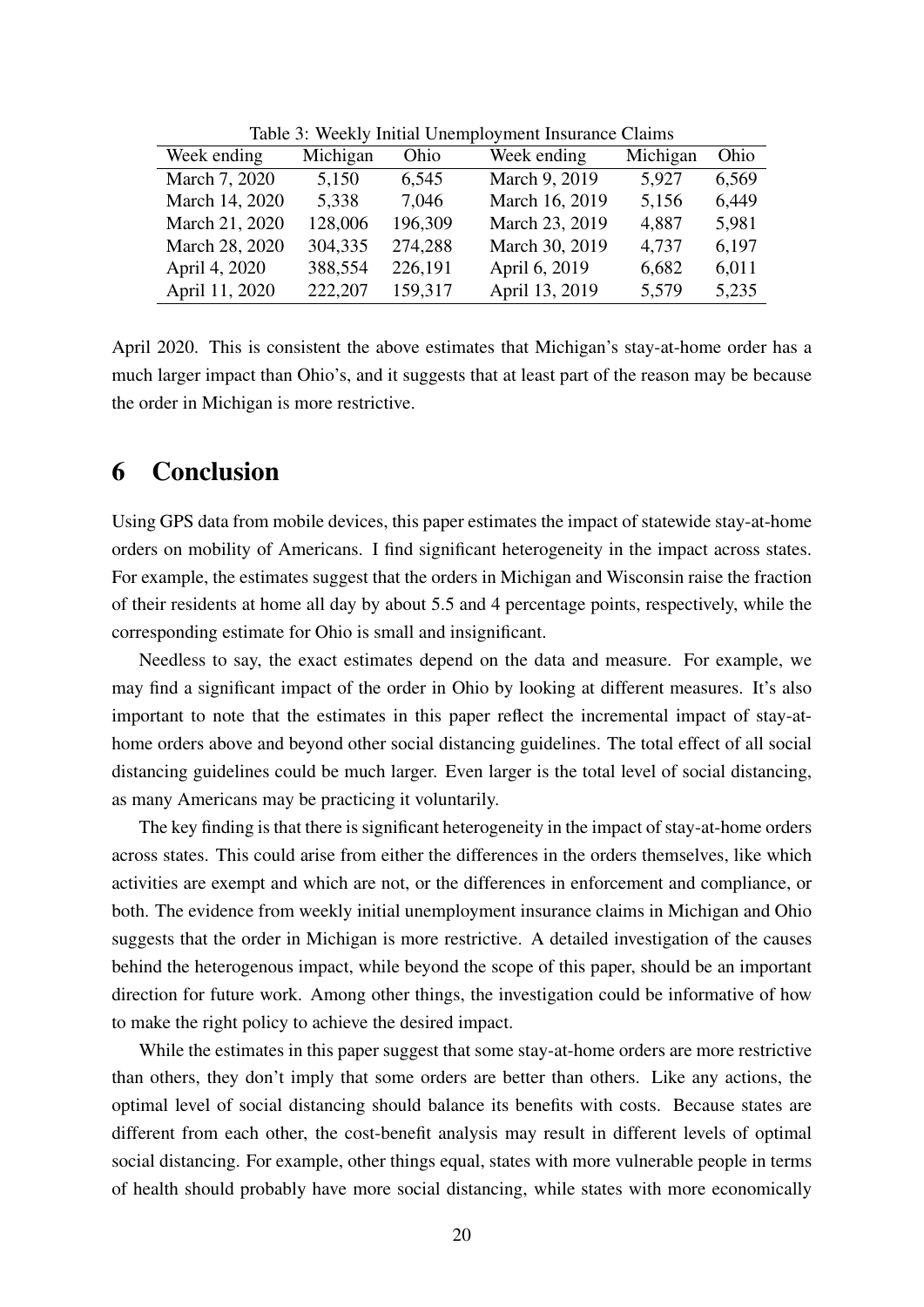vulnerable people should probably have less. More specifically, while the evidence suggests that the order in Michigan is more restrictive than that of Ohio, the difference between the two orders may be justified by the larger number of confirmed cases of COVID-19 in Michigan than in Ohio. More generally, it's possible that all orders are optimal, just as they could all be sub-optimal.

That being said, the significant differences across the estimates do provide some insights. For example, there probably aren't many pairs of states in the U.S. that are as comparable with each other as Michigan and Ohio. If the difference in the estimated impact of their orders is justified, we should probably expect more cross-state variation in social distancing.

Finally, the estimates in this paper could be useful as states are thinking about whether, when and how to modify their orders. For example, relative to Ohio where the estimated impact of the order is small and insignificant, residents in states like Michigan and Wisconsin where the estimated impact is much larger would probably be more responsive and engage in more economic and social activities outside home when the order is lifted. Whether and when such increased activities are desirable should be a key factor in determining when and how to reopen the economy.